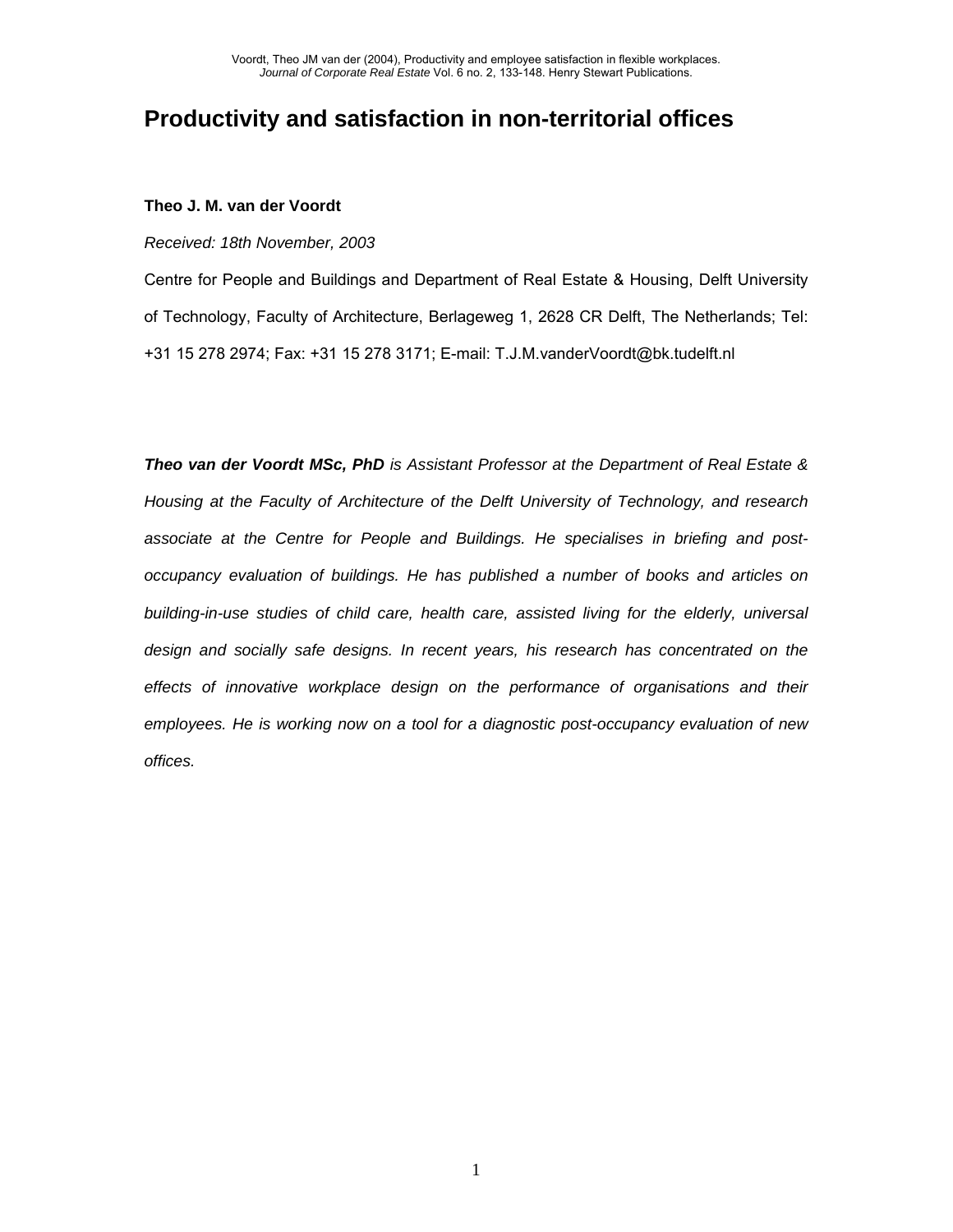#### **ABSTRACT**

*In the early 1990s, a few organisations in the Netherlands began to experiment with flexible workplaces. Traditional cellular offices and the open-plan offices or team-oriented bullpen spaces in which everyone had their own fixed workplace were no longer a matter of course. Making use of modern information and communication technology, the pioneers redirected their attention towards the sharing of activity-related workplaces in a combi-office. Economic considerations (e.g. low occupancy of expensive workplaces), organisational developments (network organisations, teamwork, fast exchange of knowledge, part-time work) and external developments (globalisation, strong competition) are important drivers for change. The aim is to stimulate new ways of working (dynamic, less closely linked to place and time), to improve labour productivity and to make major cost savings (fewer workplaces, fewer square metres), without reducing employee satisfaction.* 

Since then a number of new offices have been realised. Twelve per cent of *organisations that have moved recently use flexible workspaces for the most part or exclusively. An important question now is whether the aims have been achieved. What are the actual benefits? What are the risks? How should consultants advise their clients? The field is dominated by the opinions of those in favour and those against. Statements expressing the successes or failures of flexible offices contradict each other. Hard data are almost lacking. Due to the scarcity of empirically supported insights, the Delft University of Technology in the Netherlands together with the Centre for People and Buildings and the Centre for Facility Management are carrying out investigations into the costs and benefits of workplace innovation. This paper reports on progress so far, with a focus on employee satisfaction and labour productivity.* 

*Keywords: new offices, flexible working, productivity, employee satisfaction, research, postoccupancy evaluation*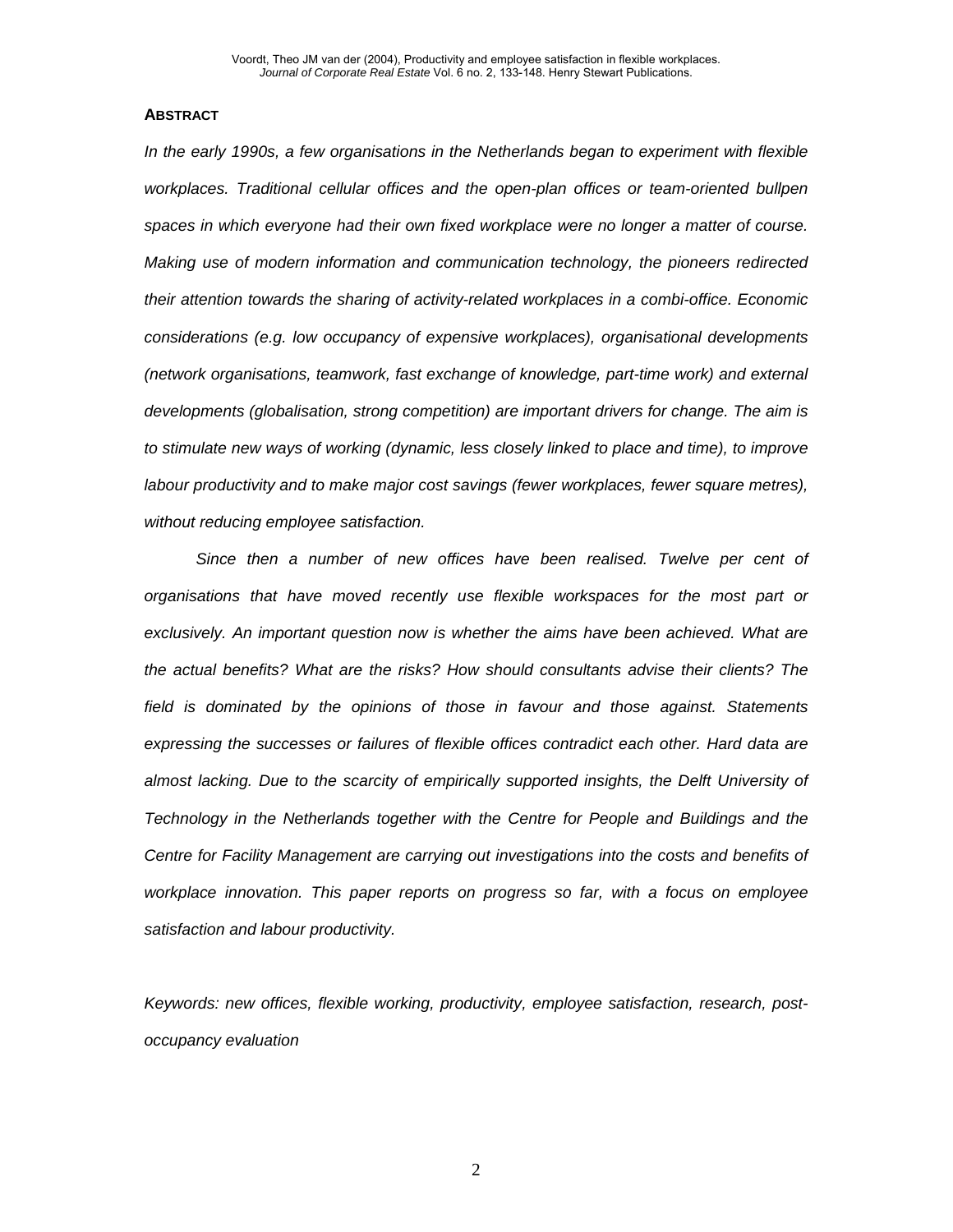### **EXPECTED AND ACTUAL EFFECTS OF FLEXIBLE WORKING**

There are high expectations when it comes to workplace innovation. The expectation is that, by sharing different types of workplaces, each geared towards different kinds of activities, and the availability of advanced information and communication technology, ergonomic furniture and digital team archives, this will lead to a more efficient use of space and other facilities (input) and a better performance of the organisation and its employees (output). Aims that are often mentioned are:

- Increased effectiveness, ie higher productivity;
- More pleasure in working, ie greater employee satisfaction;
- A positive image of being a modern and professional organisation, internal (employees) and external (public opinion, clients), and as a consequence:
- Attraction and retention of scarce personnel and clients;
- More flexibility;
- Lower costs.

Organisations are primarily concerned with achieving a better performance at lower costs. For employees, a very important factor is gaining pleasure from their work. With respect to productivity, a common opinion is that an open structure (transparent dividing walls, or no cut-offs at all) encourages more communication and facilitates an easier exchange of knowledge and skills, whereas the availability of cockpits or concentration cells creates good conditions for concentrated work. With respect to employee satisfaction, a common belief is that giving up one's personal desk conflicts with basic human needs for privacy, territoriality, personalisation and expressing one's status, but that this can be compensated by nice architecture and interior design and high-tech gadgets. A probable resistance to change will be counterbalanced by organisational advantages such as reduced facility costs and increased flexibility, which make it easier to cope with growth (or downsizing) and staff turnover.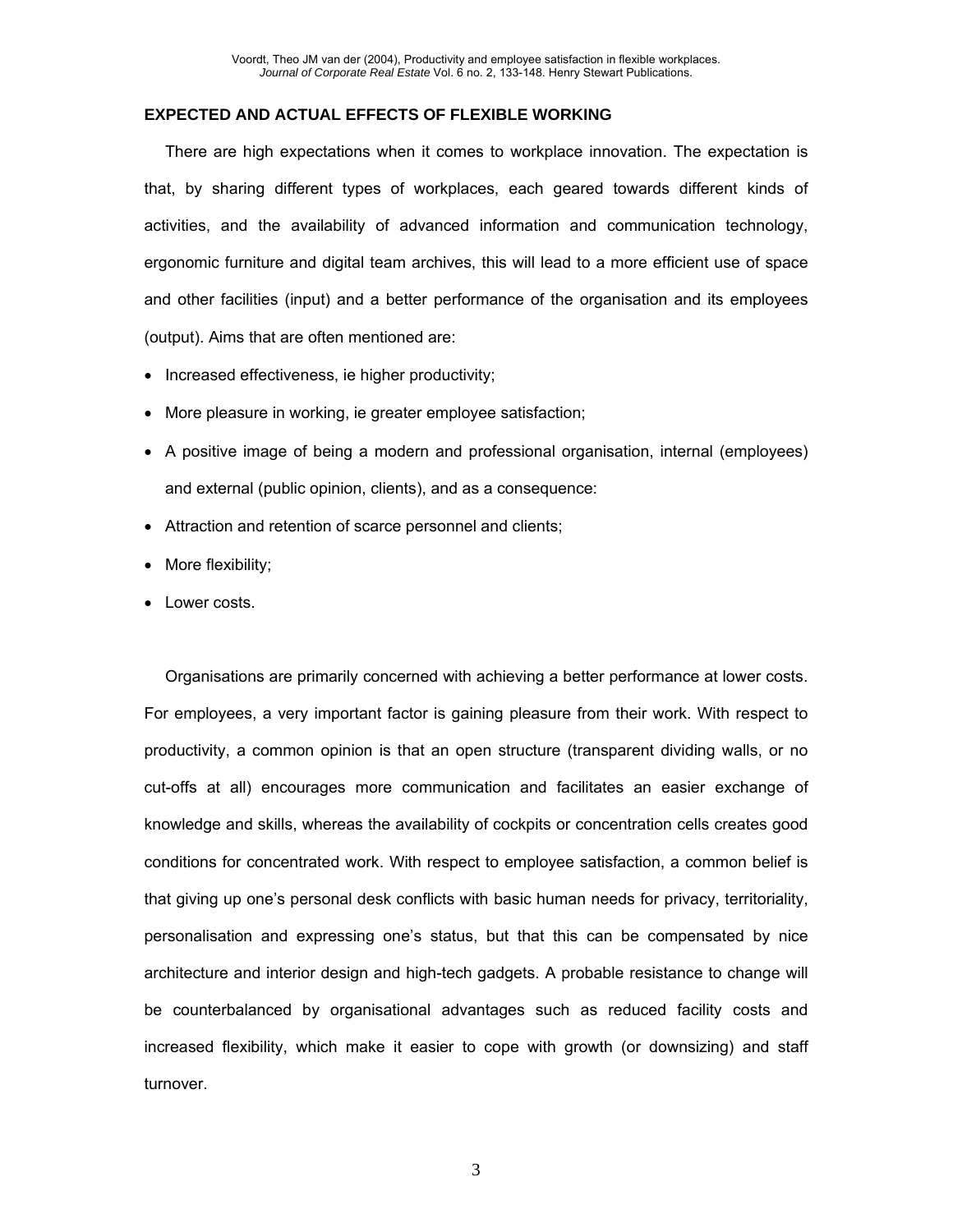From a social point of view, the expectation is that flexible working will contribute towards sustainability. Space savings will reduce requirements for energy and building materials. Remote working at a distance from the core office may reduce the mobility of the working population, thereby reducing the number of traffic jams.

The question now is whether workplace innovation meets these expectations. Is this office style really more efficient and agreeable? Or do the expansive openness and the constant changing of workplace act against productivity? Can the extra costs of attractive designs, individually adjustable furniture, high-tech ICT and image-enhancing gadgets be matched by the expected returns in the form of higher productivity and a more efficient use of space? There are countless interesting opinions and reflections;<sup>1</sup> but present opinions should be taken as hypotheses that need to be proved in practice. Satisfaction with the attractive design and layout of innovative offices, and improved communication, have to be set against complaints that it is difficult to work in a concentrated way. Improved effectiveness has to be set against loss of status, privacy and territory. Cost savings through sharing workplaces have to be set against cost increases from expensive ICT and the extra attention needed for its implementation and maintenance. Whether the outcome of the balance between the benefits and costs will be positive or negative cannot be predicted beforehand. This makes it awkward for property and facility managers to give well-founded support to decisions about whether or not to change over to flexible working.

# **NEED FOR CLEAR RELATIONSHIPS**

Not only are the findings contradictory and the 'hard' data about the effects incomplete; we are also confronted by an unclear framework of concepts and a lack of clear, unambiguous methods to put them into operation. What exactly is meant by 'costs' and 'benefits', or by the 'performance' of organisations and employees? Aims are seldom put into operation in measurable terms. There is also insufficient knowledge about the relations between the accommodation and an organisation's performance and the interactions with intermediary variables such as organisational characteristics or the nature of the work. An increase or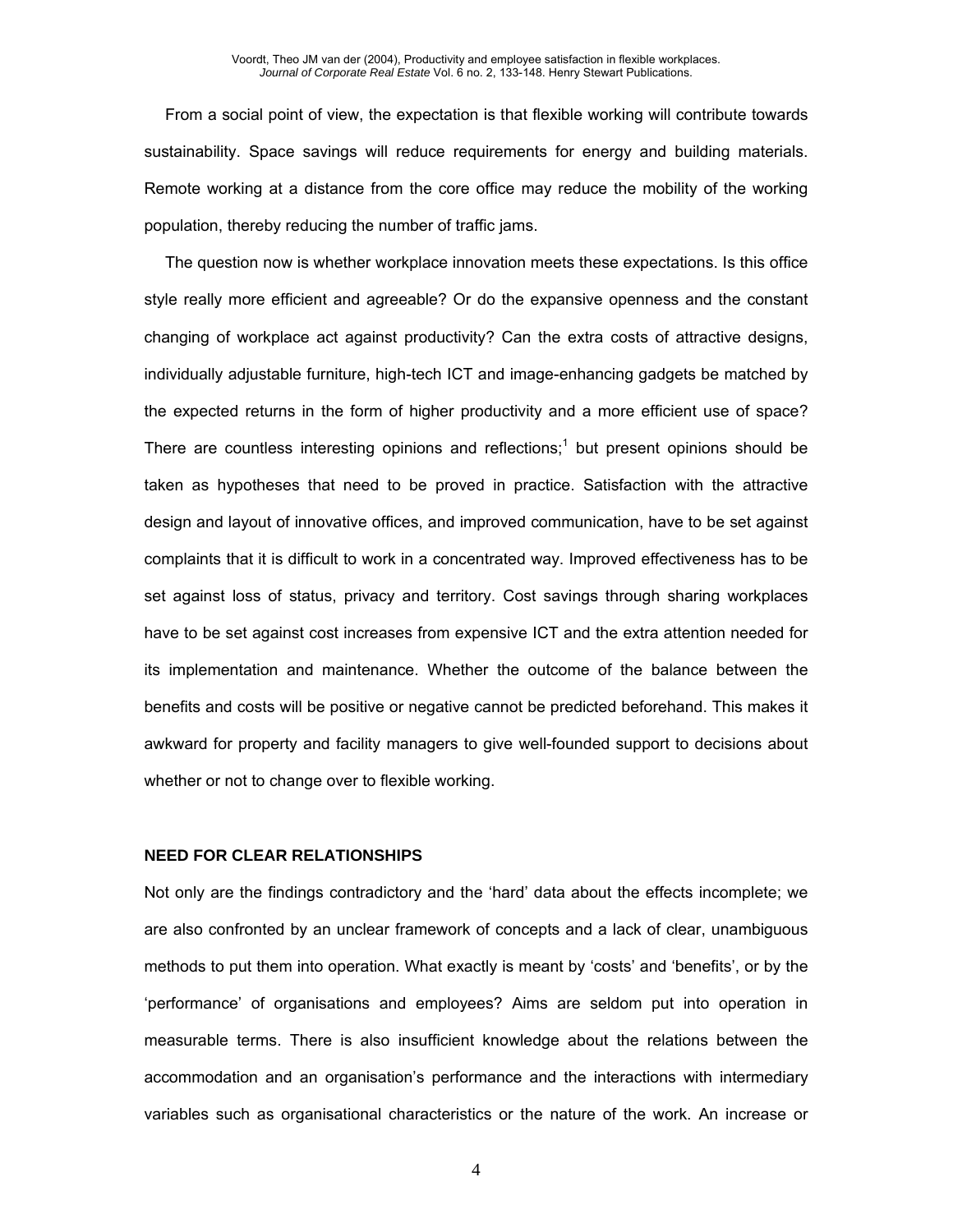decrease in productivity following the introduction of flexible workplaces does not mean, by definition, that flexible working is the cause of these changes.

According to Clements-Croome,<sup>2</sup> productivity depends on four clusters of variables: personal characteristics, such as the phase in someone's career, profession, or skills; social factors, such as relationships with colleagues; organisational characteristics, such as the organisational structure or management style; and characteristics of the physical environment, such as the indoor climate (temperature, lighting and acoustics), air quality (humidity, draughts and pollution) and workplace layout. The external environment will have an effect as well: for instance, the employment market; rules made by governments and by private concerns; and globalisation. So the effect of accommodation interventions on organisations, work processes and company performance is determined by many sorts of complex relations between different 'subsystems'.

Much research is needed to unravel cause–effect relationships and the relation between the aims and the means applied. For this reason, the Centre for People and Buildings in Delft, Netherlands, has set up a review of relevant literature, case studies, interviews and workshops with experts and end users to close the gaps in our present knowledge. $3$  In this paper we discuss the effects on employee satisfaction and labour productivity of flexible working in offices with activity-related and shared workplaces. We discuss both of these concepts, how to measure them, and what lessons have been learned so far.

# **PRODUCTIVITY**

The dictionary defines 'productivity' as the state of producing rewards or results. 'Productive' means fruitful, lucrative and profitable. In this context, productivity is synonymous with output. In scientific literature, 'productivity' is defined as the relationship between output and input; between results or proceeds and sacrifices.<sup>4</sup> When it concerns the ratio between the total output and total input (all labour and capital), economists refer to 'total factor productivity'.<sup>5</sup> If it involves the ratio between output and a specific part of the input, this is referred to as 'partial productivity': for example, labour productivity expressed as the amount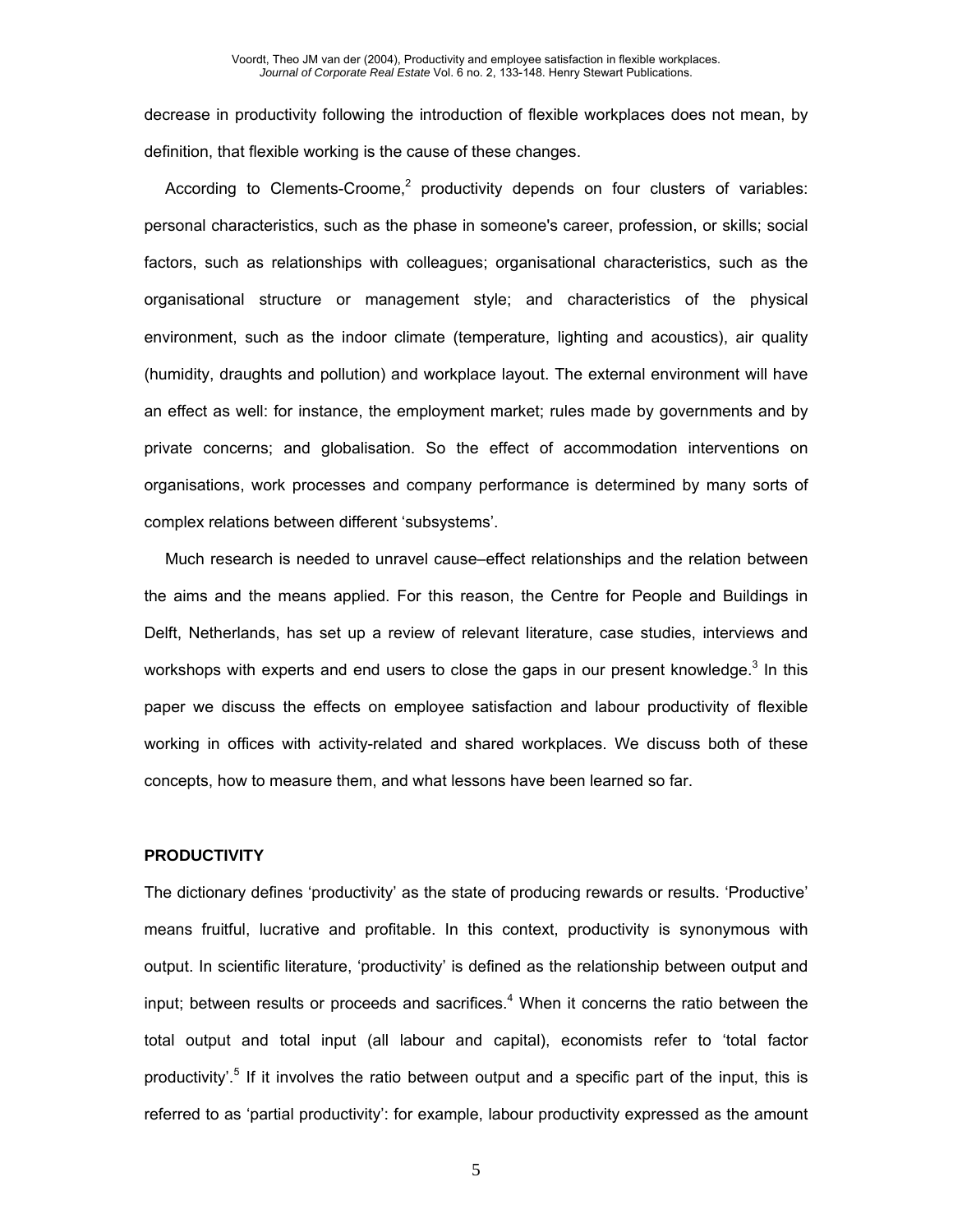of production for each labour unit, or the number of labour hours for each product unit. Output involves the number of products, the quality of the products and the operating result, expressed as, for example, net profit or market share. Input involves all company resources that are used: labour (number of employees, number of full-time equivalents), capital, technology, information (training, education), facilities and services, including property and facility services. There are three ways to increase productivity:

- Increase output with the same input (improved effectiveness).
- Achieve the same output with less input (improved efficiency).
- Achieve a relatively stronger rate of increase in output compared with the increase in input (both more effective and more efficient).

# **Measurement methods**

In some areas of commerce, it is relatively simple to measure productivity. Good examples are the car industry (eg the number of man hours per vehicle), or a translation bureau (the number of translated words per employee per day). But productivity is much more troublesome to measure in knowledge-producing organisations. How great is the productivity of — for instance — a manager or a policy assistant? A review of literature on real estate, facility management, business administration and environmental psychology shows that, in these disciplines, productivity and the difference in productivity among working environments are measured in five main ways:

- *Actual labour productivity*: for example, the number of phone calls per employee and per unit of time (call centre), or the number of completed policies per month, per employee or per division (insurance company).
- *Perceived productivity*: for example, by asking people to assign a report mark to the environment indicating the extent to which it supports their productivity, or asking them to rate their appreciation using a three or five-point scale. Variants include: What percentage of your time is spent working productively? What percentage of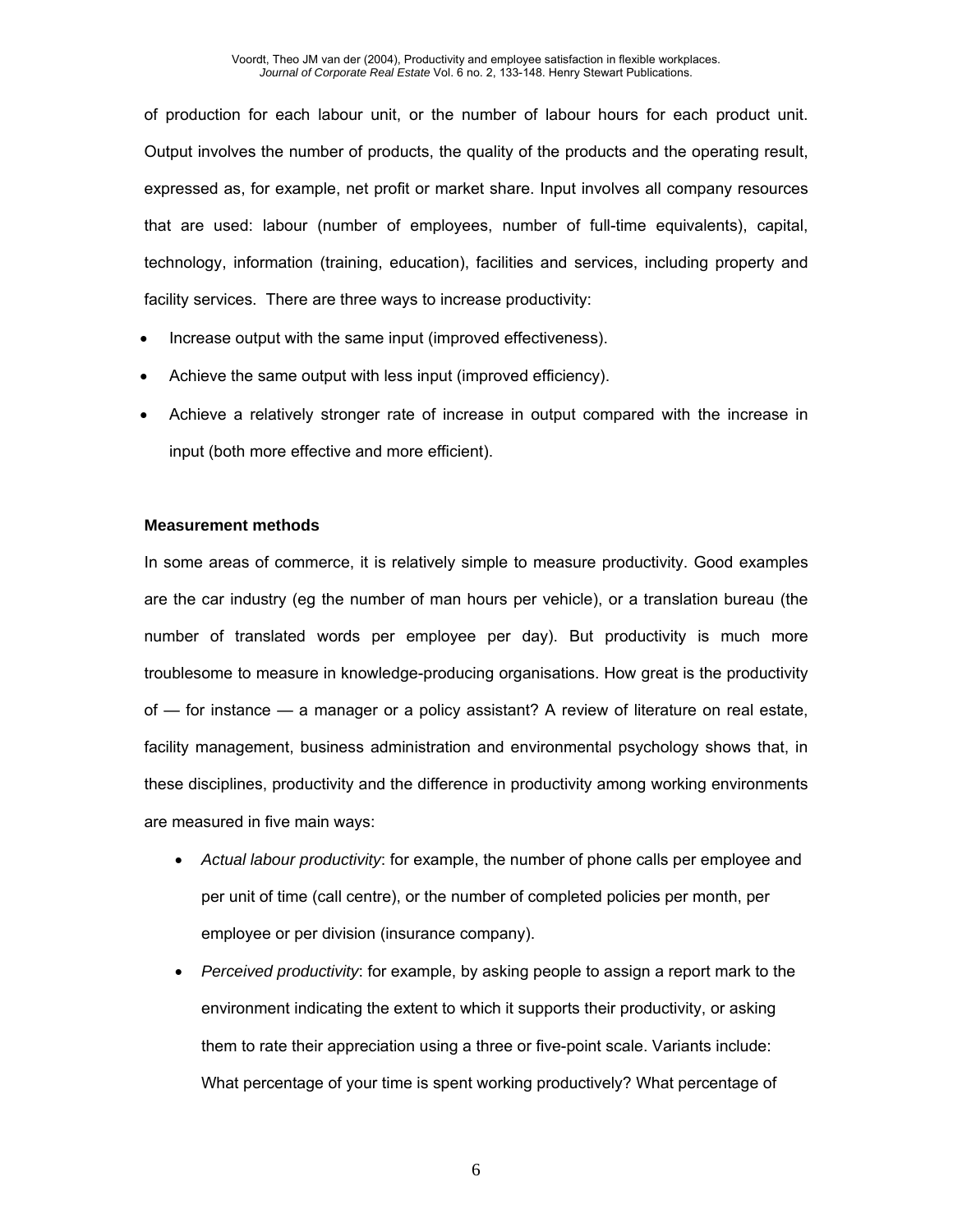your time is spent working unproductively because of distraction? What percentage of your time is spent searching for a suitable workplace? By what percentage would your productivity increase if working conditions were to change?

- *Amount of time spent*: for example, the amount of time gained because filing is carried out more efficiently or because staff turnover can be dealt with more easily (rooms no longer have to be cleared out); or the amount of time lost by having to log on more frequently and to clear desks on a regular basis.
- *Absenteeism due to illness* (a form of non-productivity).
- *Indirect indicators*. To what extent can people concentrate properly, or are they actually distracted? How quickly can employees solve a problem or supplement a lack of knowledge through interaction with colleagues?

Most of the time, comparison of data on productivity in a new office versus a more traditional one does not occur at individual level but at an aggregated level, by comparing group averages. If the composition of the research group has altered, it can be tricky determining whether any changes have been caused by the office concept or the different structure of the group. This is an argument for measurement at individual level. Although perceived productivity probably provides a reasonable indicator of the actual productivity, and particularly of the qualitative effect (positive or negative) of the examined variable on the output of an individual, the reliability and validity of this measurement method is questionable. On the one hand, socially desirable answers are highly likely: nobody likes stating that he or she is unproductive. On the other hand, we most probably do not measure productivity so much as satisfaction. It is likely that people who are satisfied with a particular concept are more inclined to view the effect on their productivity in a positive light, while dissatisfied people may be more inclined to regard the effect as negative. So although data on perceived productivity have their value, we should also pay attention to other indicators mentioned above.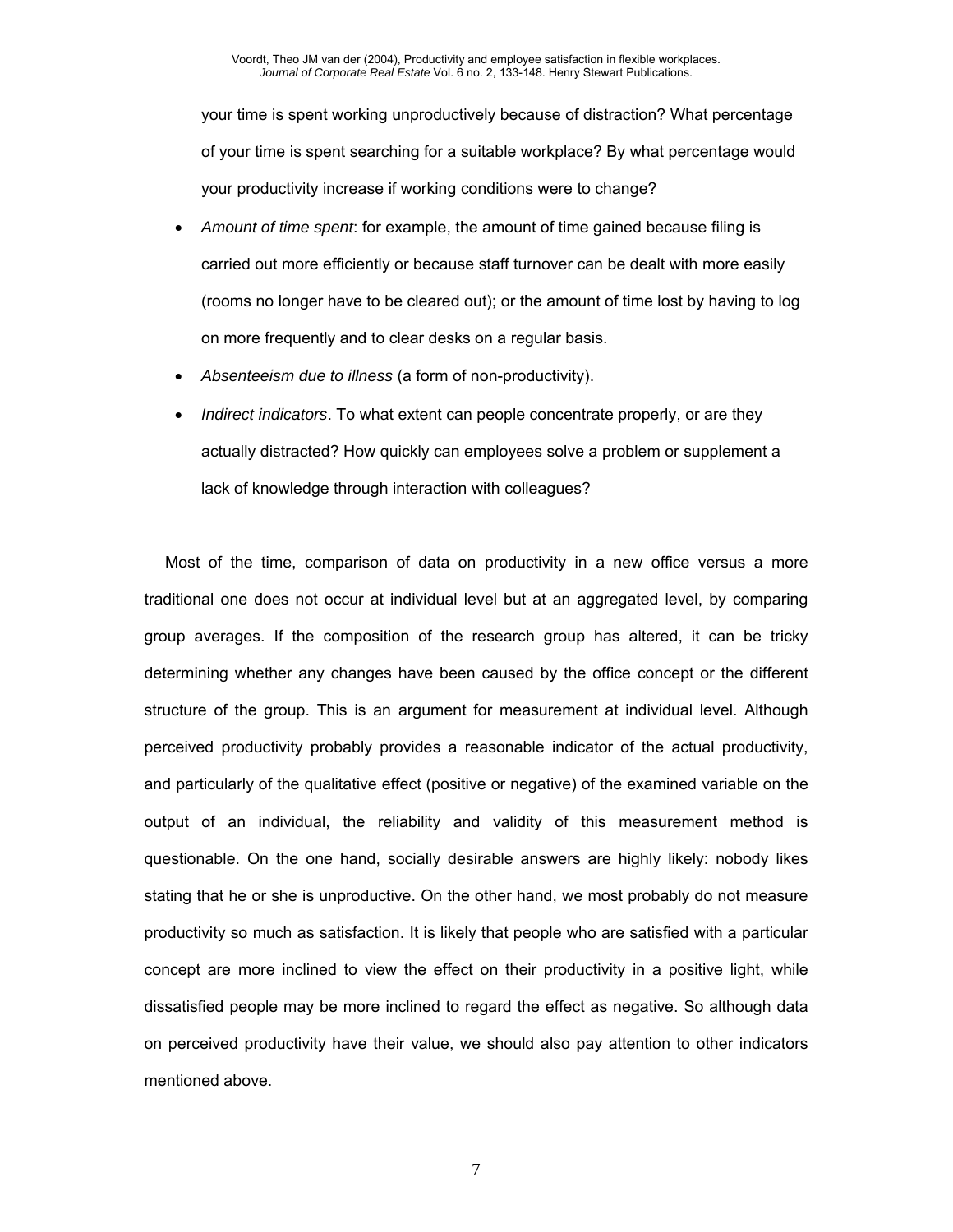#### **Data on productivity in new offices**

As yet there are only a few research results available on the effects of innovative workplace design on productivity. We will discuss two Dutch cases: the Dynamischkantoor Haarlem, and the regional office of the ABN AMRO Bank in Breda.

*Dynamischkantoor Haarlem* provides accommodation for six sections of the Ministry of Housing, Spatial Planning and the Environment. On the initiative of the Department of Public Buildings, a combi office was chosen, with flexible, activity-related workplaces; a central archive with trolleys for personal files; and a high level of openness, with much glass (Figure 1). A comprehensive survey revealed that the new building has not yet met the high expectations.<sup>6</sup> Communication has improved and the facilities are viewed with satisfaction, but it is difficult to concentrate while working. Compared with the previous set-up (mainly cellular offices), perceived productivity dropped by a full point, from 7.5 to 6.5 (Table 1). A second follow-up measurement revealed a slight recovery (to 6.8). Older employees respond somewhat more negatively than younger ones (6.3, compared with 6.9). The proportion that thinks the working environment is conducive to individual productivity decreased from 60 per cent to 25 per cent. The second follow-up measurement revealed that this percentage has also slightly improved, to 28 per cent; this is perhaps due to a degree of habituation. It is also notable that newcomers are generally more positive than experienced employees. When people join the organisation, they apparently consider the environment as a fact. For experienced employees, the high expectations have not been entirely met.<sup>7</sup>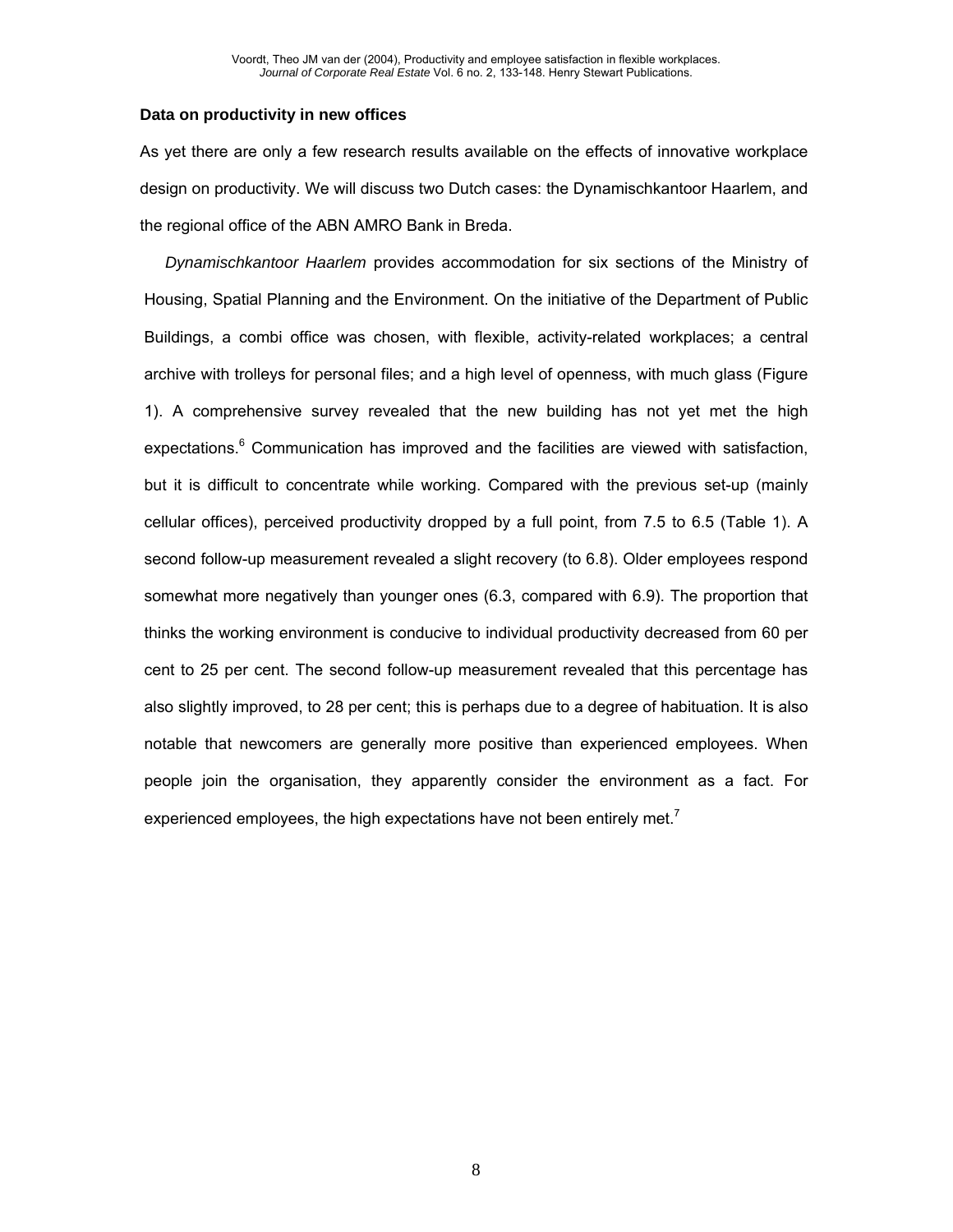| Occasion of      | Perception of | Judgements |          | Number of   |
|------------------|---------------|------------|----------|-------------|
| Measurement      | Productivity  |            |          | Respondents |
|                  |               | Positive   | Negative |             |
|                  |               | $\%$       | $\%$     |             |
| <b>Baseline</b>  | $P = 7.5$     | 60         | 14       | 142         |
| First follow-up  | $P = 6.5$     | 25         | 37       | 147         |
| Second follow-up | $P = 6.9$     | 28         | 30       | 152         |

# **Table 1: Perceived productivity in Dynamischkantoor Haarlem**

*Figure 1 Floorplan of DynamischKantoor Haarlem* 





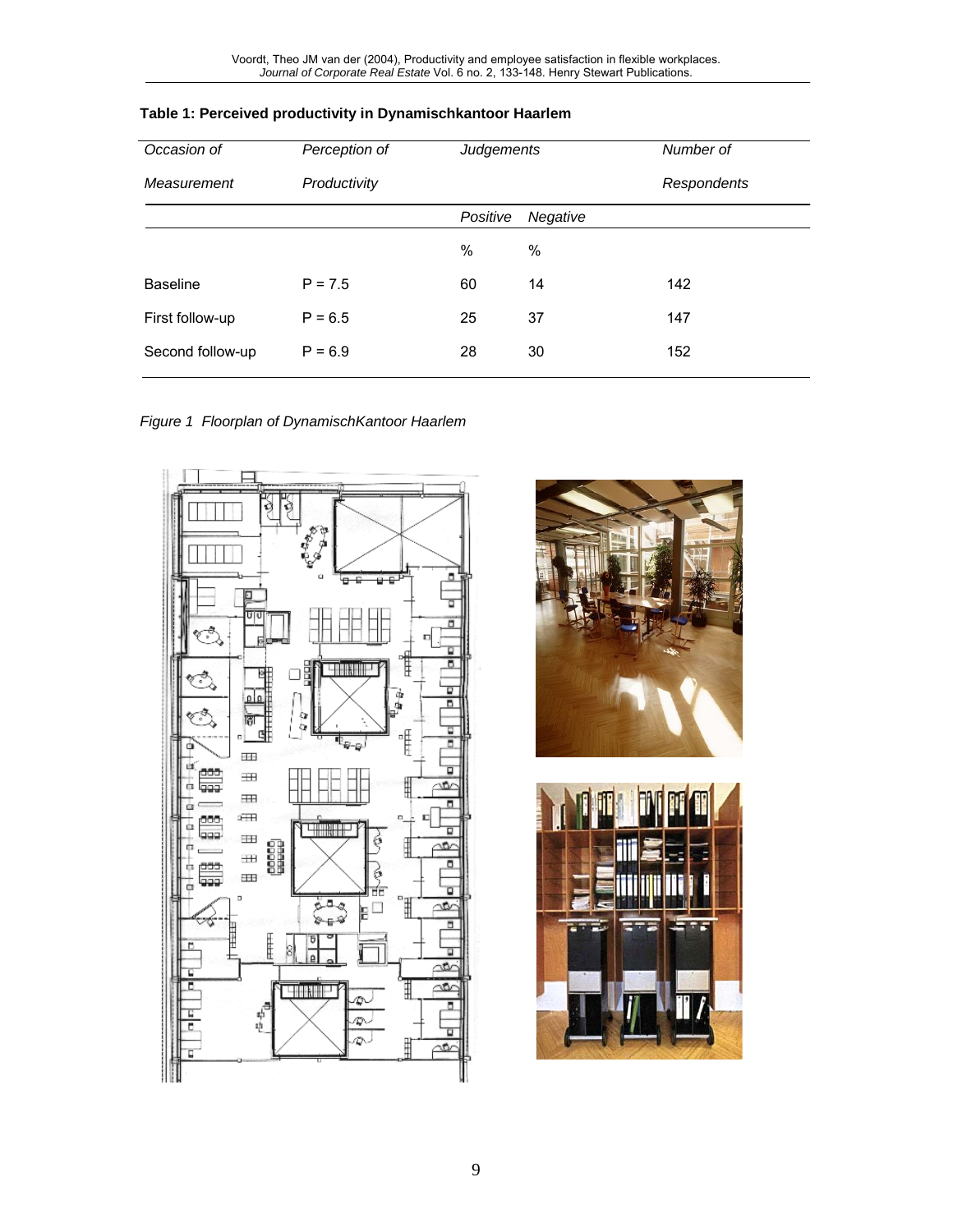In the *Regional Office of the ABN AMRO Bank* in Breda (Figure 2), by contrast, an increase in perceived productivity was measured.<sup>8</sup> In the nil measurement (temporary accommodation in an open-plan office) only 14 per cent of the employees thought that the working environment had a positive influence on productivity. After flexible working had been introduced, this percentage rose to 51 per cent (Figure 3). The percentage who viewed it negatively dropped from 27 to 8 per cent. Positive points were seen to include the ability to move to a place reserved for concentrated work, where there were fewer distractions than before (eg colleagues walking past or telephone conversations); and the more efficient creation of archives.

The different effects of a more or less similar concept can be partly explained by the different initial situations: for example, an open-plan office as opposed to office units; and whether or not employees were originally working at the same location.



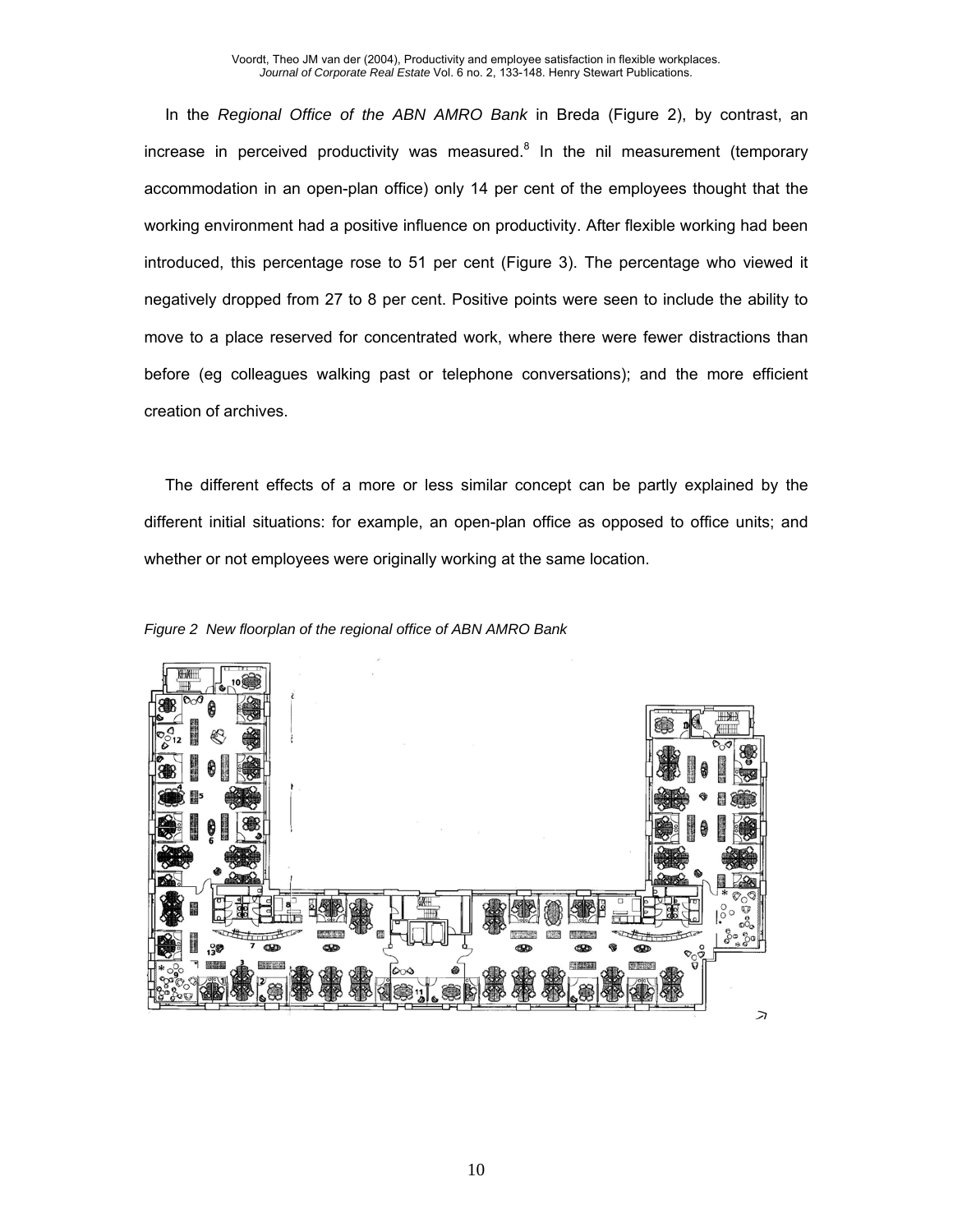



Another factor may be the way in which the concept has been put into practice: for instance, the number of workplaces allotted per 100 employees; the number of square metres used for each workplace; and the quality of the noise insulation in the concentrated work units. When we couple the results from these two case studies and a few others with experts' reactions in workshops, an overview emerges, as shown in Table 2.

### **EMPLOYEE SATISFACTION**

Employee satisfaction refers to the degree to which the working environment meets the wishes and the needs of the employees. It can relate to the work itself (content, complexity, required knowledge and skills, degree of autonomy); the social working environment (colleagues, management style, conditions of employment such as salary, leave arrangement, and career prospects); the physical working environment (workplace, lighting, daylight, view etc); and interactions between these aspects. Aspects that are not workrelated, such as the employee's private life, can also play a role. In measuring changes in employee satisfaction resulting from workplace innovation, therefore, we must be thorough in taking into account the possible influence of many other factors. Because of the wide scope of satisfaction, it is extremely important to determine beforehand what the parties concerned want to know and what they want to do with the acquired knowledge.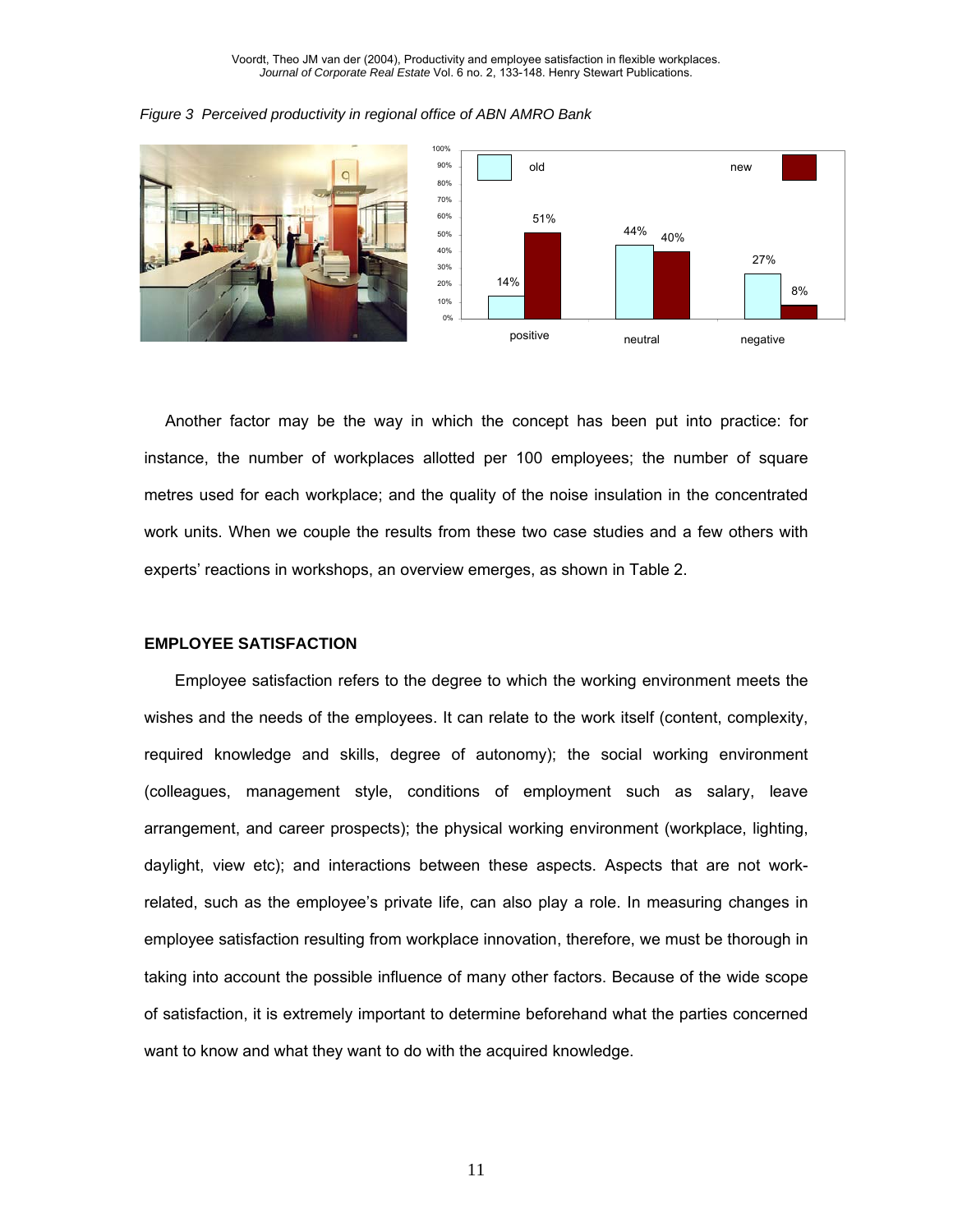## **Table 2: Positive and negative effects of workplace innovation on productivity**

|                      | Positive                          | Negative                           |  |
|----------------------|-----------------------------------|------------------------------------|--|
| <b>Organisation</b>  | Transparent organisational        | Poor match between new working     |  |
|                      | structure                         | environment and organisation's     |  |
|                      |                                   | structure and culture              |  |
|                      | Adequate steering (open, more     | Poor control on being present      |  |
|                      | output-oriented)                  |                                    |  |
| <b>Work process</b>  | Free choice of appropriate        | More time spent on organising      |  |
|                      | workplace (communication and      | work                               |  |
|                      | concentration)                    |                                    |  |
|                      | Culture change: work more         | Loss of time used for installation |  |
|                      | consciously; make more goal-      | (logging on time and again;        |  |
|                      | oriented choices; no more 'In the | adjusting furniture; tidying up    |  |
|                      | past we always did it this way'   | items)                             |  |
|                      | Stimulus to work in an organised  | Acclimatising time and again       |  |
|                      | way (clean desk; plan work in     | (different workplace; varying      |  |
|                      | advance; professional filing)     | colleagues next to you)            |  |
|                      | No space for saving things, so    | More time required to look up and  |  |
|                      | you have to finish them           | store information                  |  |
| <b>Communication</b> | Better information exchange       | Communication problems             |  |
|                      | Easier transfer of knowledge      | Too much communication             |  |
|                      | Improved telephonic and           | Personnel difficult to locate      |  |
|                      | physical accessibility            | and/or difficult to reach          |  |
| <b>Concentration</b> | Quieter working environment;      | Loss of concentration caused by    |  |
|                      | fewer disruptions by colleagues   | colleagues (passing by; visiting;  |  |
|                      | in concentration workplaces       | phone calls)                       |  |
|                      |                                   | Noise hinders concentration        |  |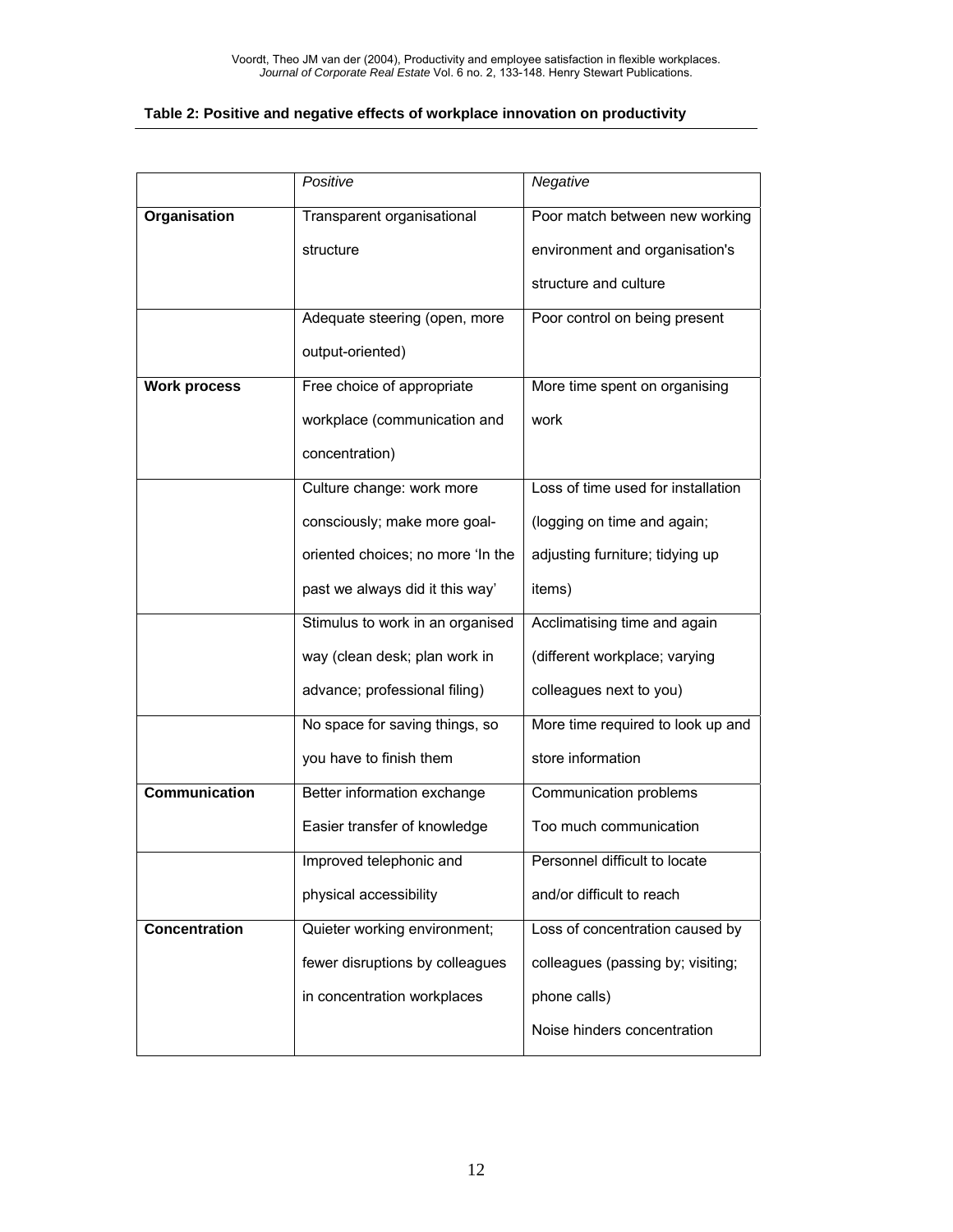| <b>Facilities</b>         | Efficient helpdesk                   | Facility glitches (printer, laptop,<br>copier) |  |
|---------------------------|--------------------------------------|------------------------------------------------|--|
|                           |                                      |                                                |  |
|                           | Professional laptops and other       | Not enough facilities $\rightarrow$ delays     |  |
|                           | facilities                           |                                                |  |
|                           | Extensive desk layout                | Not all facilities within reach                |  |
|                           | Greater user flexibility; less       |                                                |  |
|                           | inconvenience during staff           |                                                |  |
|                           | turnover                             |                                                |  |
|                           | More efficient use of available      | Lugging things around                          |  |
|                           | resources                            |                                                |  |
|                           | Faster decision making, thanks       | Inability to cope with central and             |  |
|                           | to e-mail                            | digital filing system                          |  |
| <b>General perception</b> | Freedom to choose type of            |                                                |  |
|                           | workplace                            |                                                |  |
|                           | Greater freedom $\rightarrow$ higher | Opposition caused by lack of                   |  |
|                           | satisfaction $\rightarrow$ increased | privacy, territorialism,                       |  |
|                           | productivity                         | personalisation and status                     |  |
|                           | Motivational environment             |                                                |  |
|                           | New élan                             |                                                |  |

Relevant issues may be:

- the extent to which the working environment as a whole fits with daily activities;
- the functionality and appeal of various types of workplaces;
- the extent to which the environment stimulates communication;
- the extent to which personnel can concentrate in their working environment;
- the extent to which the environment fits with psychological needs such as privacy, territoriality, identity, personalisation and expression of status;
- accessibility of people (physically, by phone, digitally);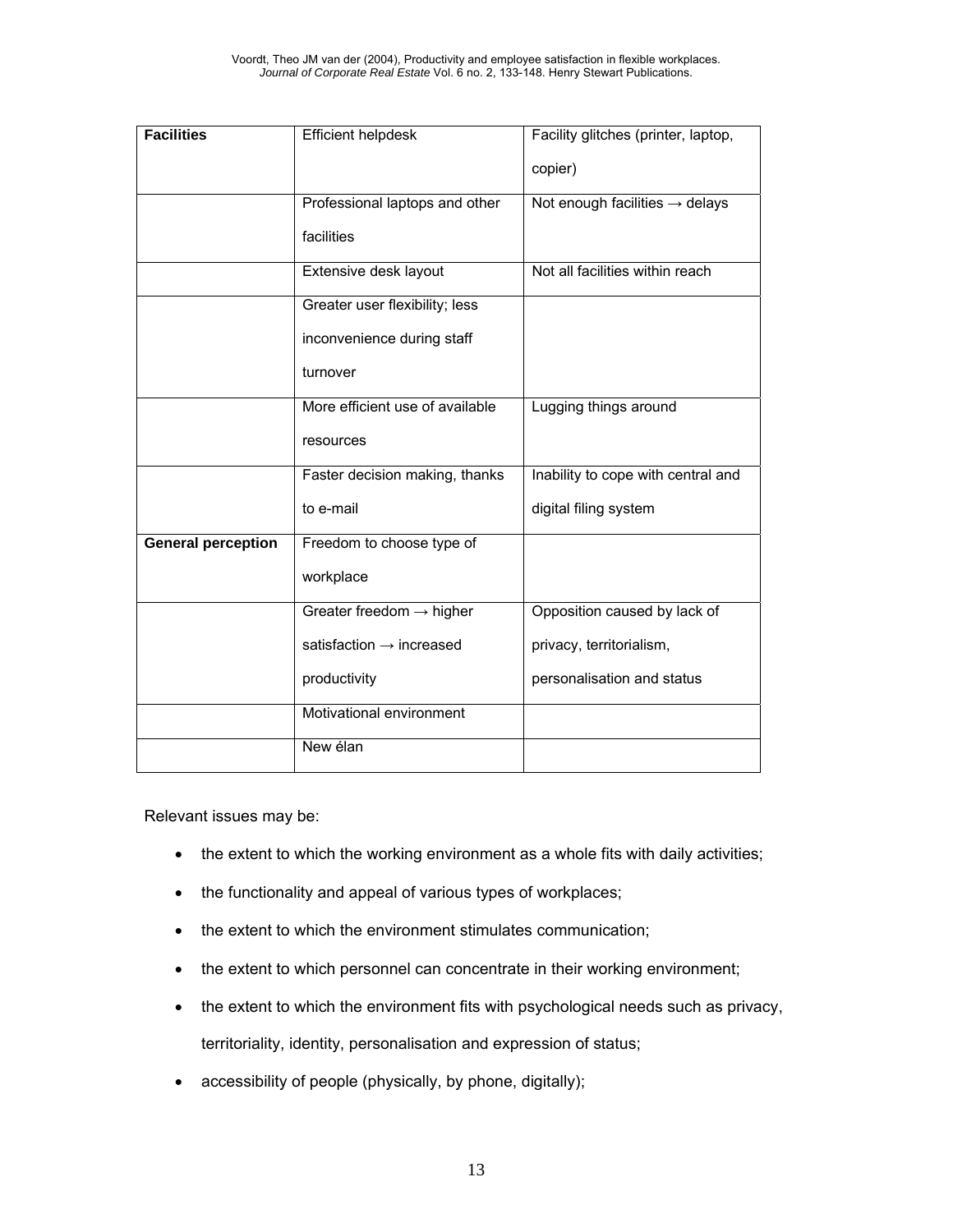- flexibility and adaptability of the environment;
- services such as reception, repro, catering, mail delivery, helpdesk;
- indoor climate (temperature, light, sound, view, daylight);
- ICT facilities;
- furniture;
- filing (filing method, amount of filing space, accessibility, etc).

# **Measurement methods**

There are roughly five ways of measuring satisfaction with workplace innovation. In different wordings, what is asked for is:

- *Satisfaction with specific aspects*: often on a five-point scale. For example, 'How do you value the following aspects (privacy of conversation, desk sharing, the size of your workplace, etc.): (very) unsatisfied  $\rightarrow$  (very) satisfied; (very) bad  $\rightarrow$  (very) good?'
- *The extent to which users think* these aspects are important: likewise mostly on a five-point scale, ranging from very unimportant to very important.
- *Overall assessment*: for example, 'What is your overall assessment of your physical working environment, expressed on a graded scale?' or 'What is your general impression of the new work environment: positive, neutral or negative?'
- *The most positive and the most negative characteristics* of the work environment: for example, 'Which three characteristics of your environment have had the greatest positive/negative influence on your work?'
- *Comparison with the original situation*: for example, 'Would you rather return to the original situation?'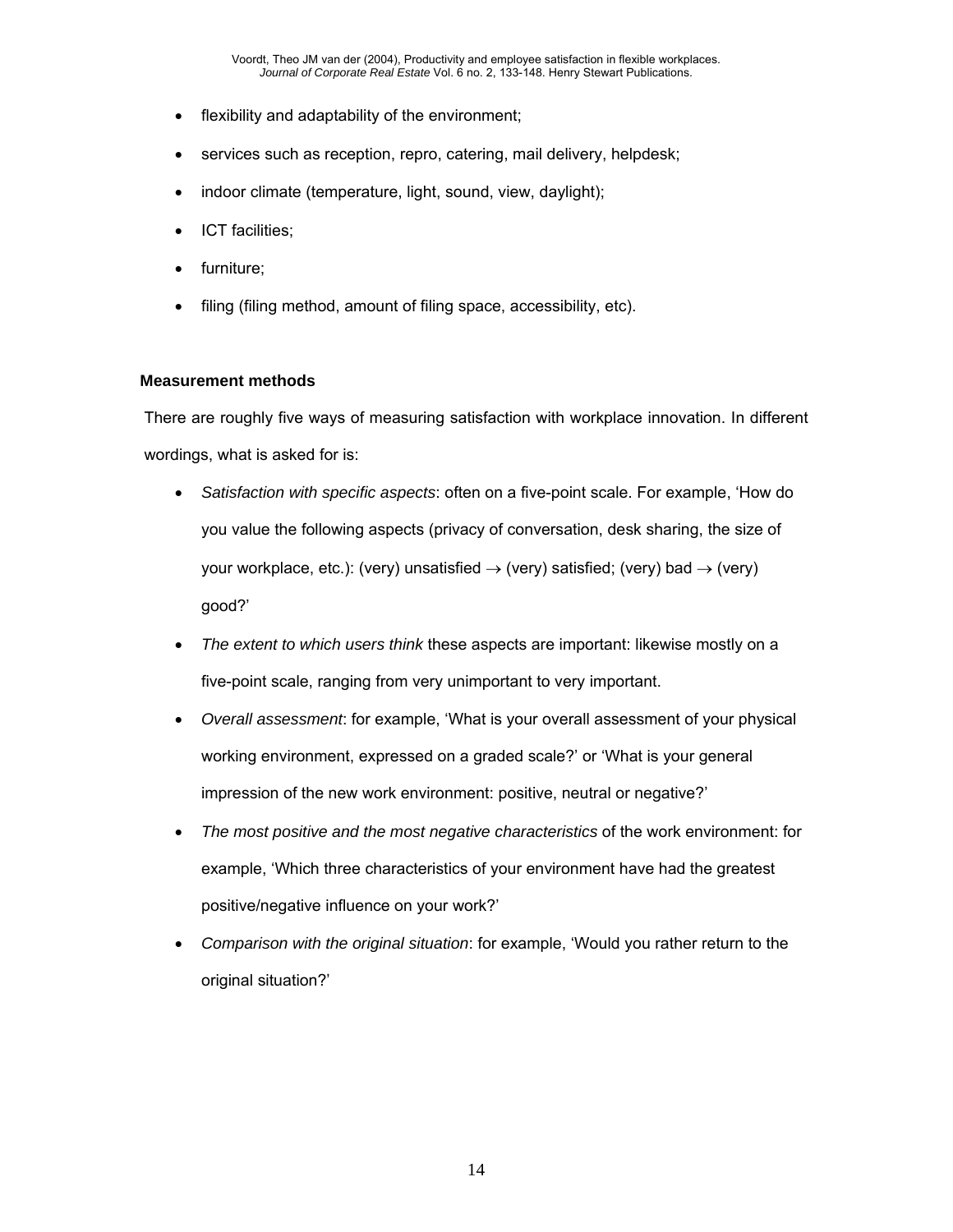## **Data on employee satisfaction with new offices**

The effects of the introduction of flexible working on job satisfaction provide a mixed picture. In various projects, the majority of people are generally positive about the new concept, but there are also projects where the majority would prefer to revert to the old situation (Table 3).

| Project    |                                    | Wish to Return | No Wish to Return |
|------------|------------------------------------|----------------|-------------------|
| Project 1  |                                    | 17             | 83                |
| Project 2  |                                    | 24             | 76                |
| Project 3  |                                    | 32             | 59                |
| Project 4: |                                    |                |                   |
|            | Total                              | 41             | 54                |
|            | Department 1                       | 57             | 33                |
|            | Department 2                       | 27             | 68                |
| Project 5: |                                    |                |                   |
|            | Total                              | 41             | 53                |
|            | People having a fixed workplace    | 36             | 50                |
|            | People having a flexible workplace | 43             | 54                |
| Project 6: |                                    |                |                   |
|            | First follow-up measurement        | 38             | 52                |
|            | Second follow-up measurement       | 43             | 35                |
| Project 7  |                                    | 78             | 22                |
|            |                                    |                |                   |

#### **Table 3: Percentage of people who wish to return to their former situation**

Critical factors in the *process* are: an enthusiastic initiator, evident objectives, a sound balance between top-down and bottom-up (user participation), a transparent project organisation with clear-cut tasks and competencies of various actors, serious consideration of any user resistance and proper follow-up care.<sup>9</sup> A sufficient amount of time must be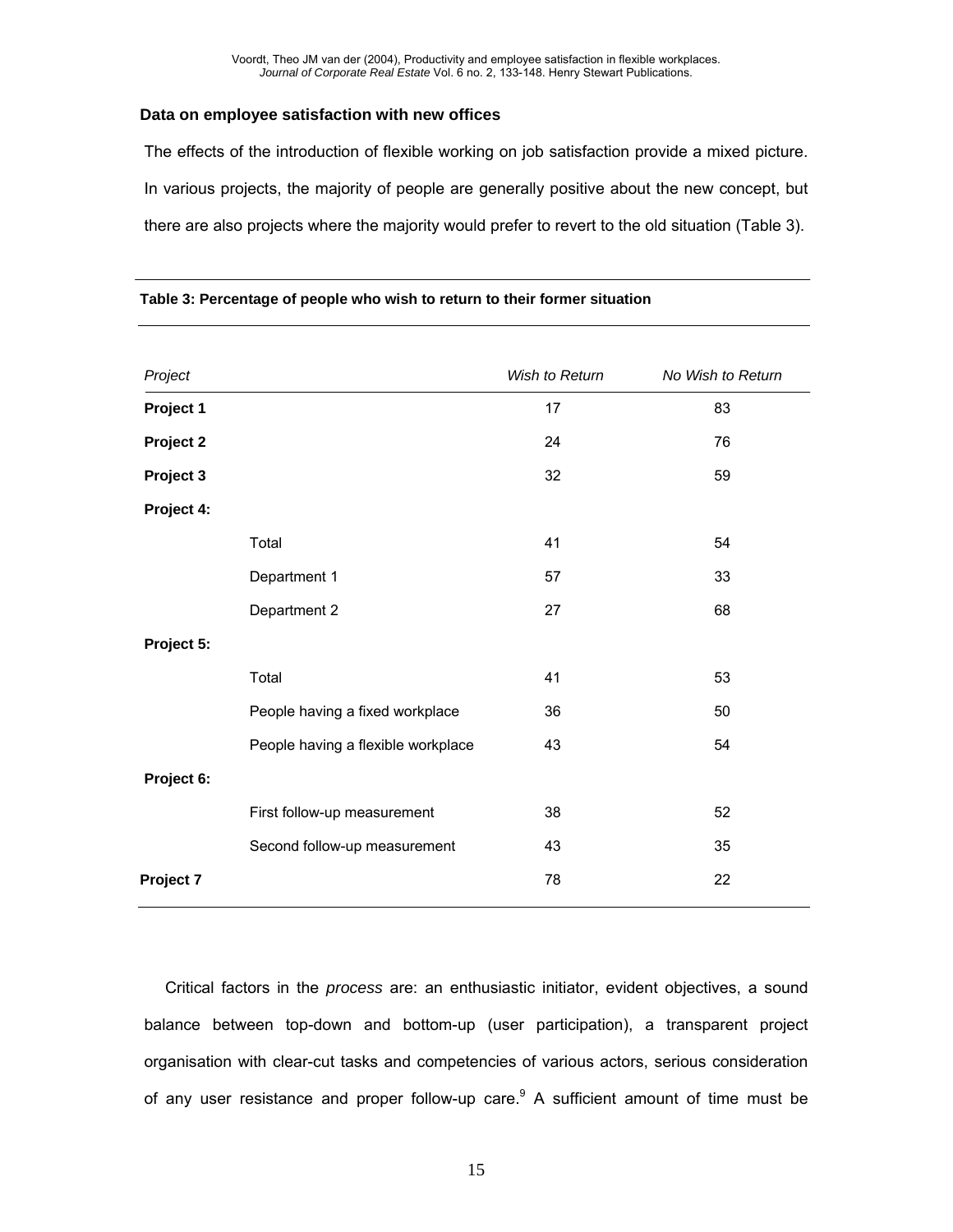reserved for notifying, assisting and training employees and for managing change processes.<sup>10</sup> At the same time, processes must not last too long, in view of the costs involved and the fact that people may drop out. Expectations must not be too high, and personnel must be made aware that final implementation may not be in full accordance with the proposals stemming from user participation.

Critical factors in the *product* are: the functionality and perception value of the workplace and other facilities; and the extent to which a balance is found between efficient and effective working and the fulfilment of all kinds of psychological needs. We will discuss the main results by focusing on four items: space allocation, psychological implications, the effects of openness, and the valuation of design and ICT.

#### *Planning and Allocation of Flexible Workplaces*

A poor relationship between the number of employees and the number of workplaces is viewed in an extremely negative light. Flexible working is superfluous if there are too many workplaces, but a shortage causes much irritation and forces personnel to use locations that are less suitable (for example, concentrated work in an open-plan office) or to work somewhere else, such as at home. Inability always to have immediate access to a flexible workplace may be regarded somewhat laconically by one employee while another may make an issue of it. In some projects, concentration cells are either never or rarely used for the intended purpose. Some are used as storage spaces or smoking rooms. It is very important that workplaces are allocated properly. Personnel whose jobs have very little in common are sometimes seated together. This is particularly unpleasant when jobs that involve a high and a low degree of concentration or communication are grouped together.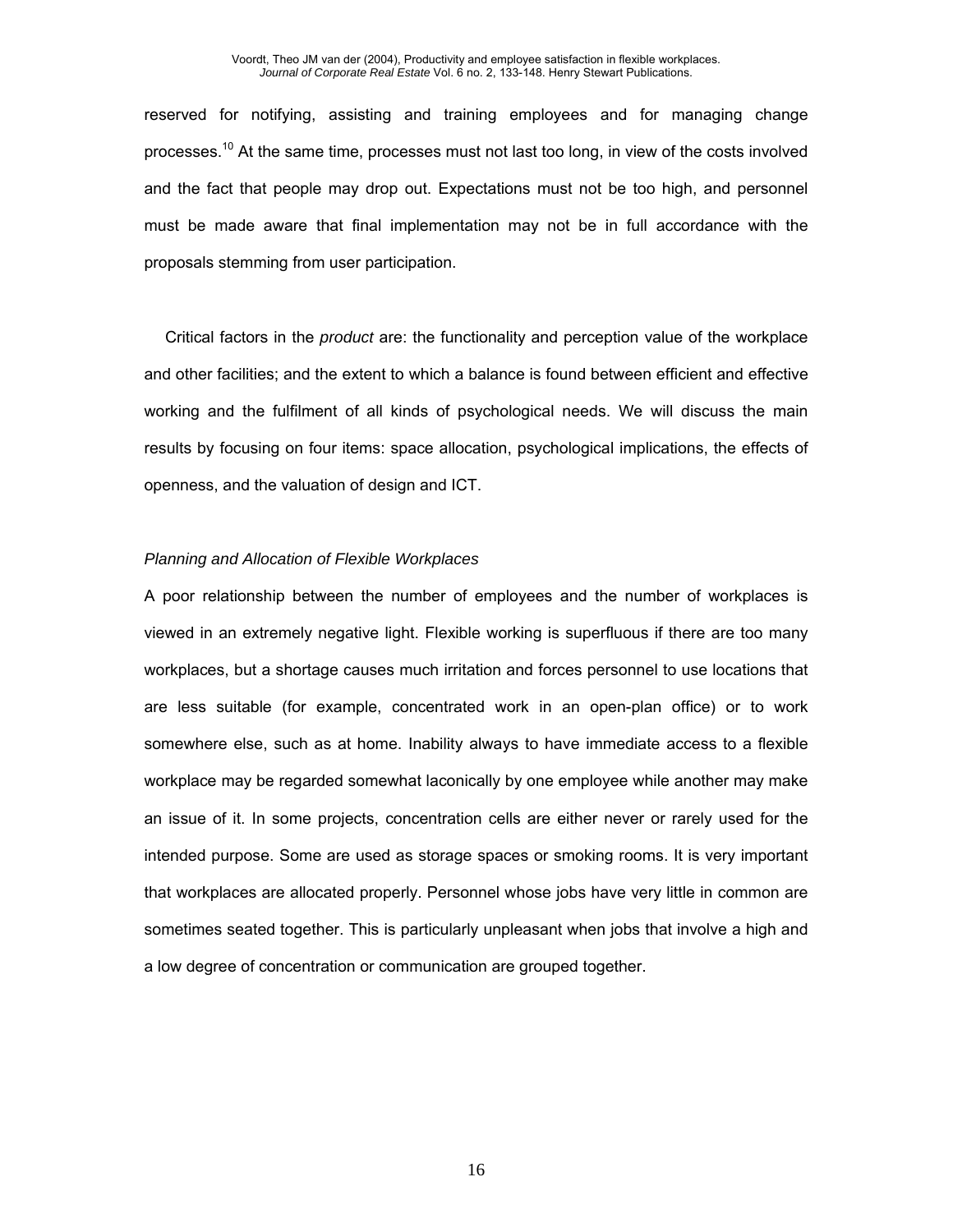# *Psychological Effects of Flexible Working*

A typical feature of flexible workplace solutions is that personnel work here and there, irrespective of time and place. This provides some with a positive feeling of freedom, while others find the constant need to switch a burden. Desk sharing is at odds with the need for personalisation and an individual territory. Users often try to claim a familiar place by arriving at work earlier, or by leaving items behind during their absence. The same (flexible) workplace for everyone provides fewer opportunities to express one's status. Some employees are fairly laconic, while others make an issue of it.<sup>11</sup> The principle of 'clean desk' makes personalising one's desk difficult or downright impossible. Although personnel are able to deal with this properly in the long run, it is a negative point.<sup>12</sup>

The effect of flexible working on social interaction is mixed. The ability to choose one's desk is generally appreciated. Besides dynamics, it also provides people with the opportunity to establish new contacts. As a result, they can become better acquainted with less familiar colleagues and acquire new knowledge and experience: a significant point that is scored from an individual perspective, as well as for 'learning' organisations. At the same time, close contact between colleagues who sit close to each other and work well together may be unintentionally disrupted.

One of the few readily available publications, on the evaluation of the Interpolis office in Tilburg,<sup>13</sup> reveals that autonomy at work and informal contacts have increased, while cooperation has improved. On the other hand, opportunities for formal contact have hardly changed. The same applies to opportunities for concentrated work and participation in decisionmaking. Work motivation has also decreased somewhat, but this has also been observed in a control group within a more traditional setting. The decrease in work motivation can therefore probably be attributed to other factors. There are now fewer complaints about noise, humidity and temperature. The 'person–office fit' (the extent to which the workplace is tailored to the personal needs and wishes of employees) is experienced in a far more positive manner than in the old situation.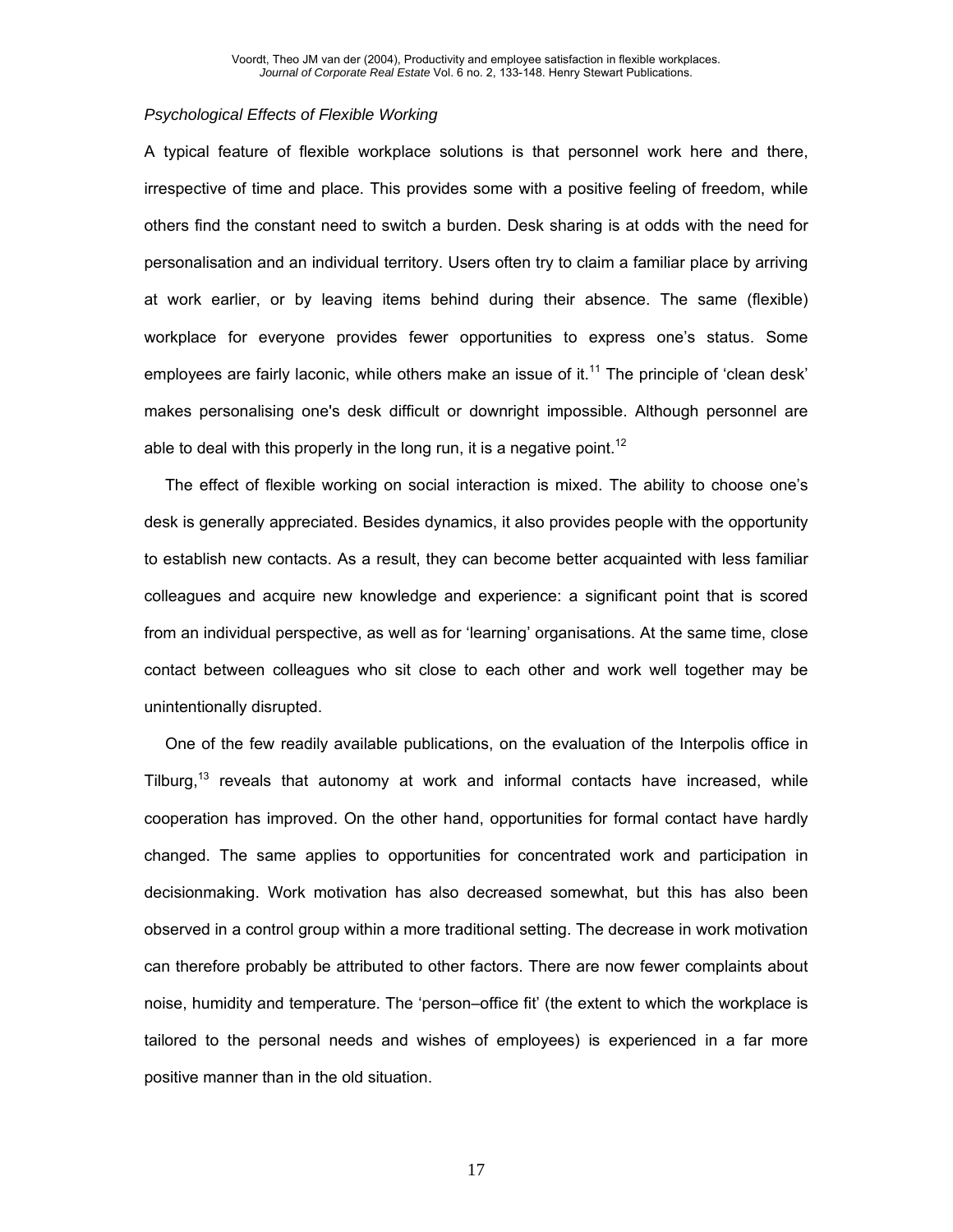#### *The Perception of Working in an Open Environment*

Working in an open, transparent office, without walls or with a lot of glass, is also perceived in different ways. An open environment offers more opportunities for communication and social interaction, but also generates many complaints about reduced privacy, both visual (seeing and being seen) and acoustic (hearing and being heard).<sup>14</sup> In open offices there are considerably more visual and acoustic stimuli than in enclosed, cellular offices. This mental burden raises stress levels in some people while the additional stimuli actually appeal to others, but noise pollution generally leads to a loss in concentration. The corridor is often an additional source of irritation when an open area also connects two or more other areas.

An example is the innovative office of the Dutch National Police Services in Driebergen. Users quickly screened off the corridor with cabinets and other furniture. As a result, this concept was partially boarded up. Because of the limited furnishing budget, it appeared impossible to implement the same range of furniture everywhere, so the untidy appearance was intensified even further.<sup>15</sup> In a discussion about five small-scale experiments with a combi office, a cloister office and desk sharing, common complaints concerned a lack of privacy and too much distraction.<sup>16</sup> Personnel were generally positive about communication and the opportunity to withdraw to a concentration cell, but negative about visual and acoustic privacy.

#### *Valuation of Design, Furniture and ICT*

In numerous innovative projects the building design is viewed in a favourable light, as are the layout and functionality of modern furniture and high-tech ICT. Large desks, comfortable chairs and an attractive and stylish layout contribute significantly to a positive valuation.<sup>17</sup> However, ergonomic furniture is not always used as intended. People find it bothersome and time-consuming to adjust furniture again and again, and not everyone knows how to do so. Lockers that are too small and trolleys or flexi-cases for personal files that are too heavy are often a source of irritation. Many people dislike having to log on (and off) to PCs and telephones, clear the desk and lug files around. Technical malfunctions and an inefficient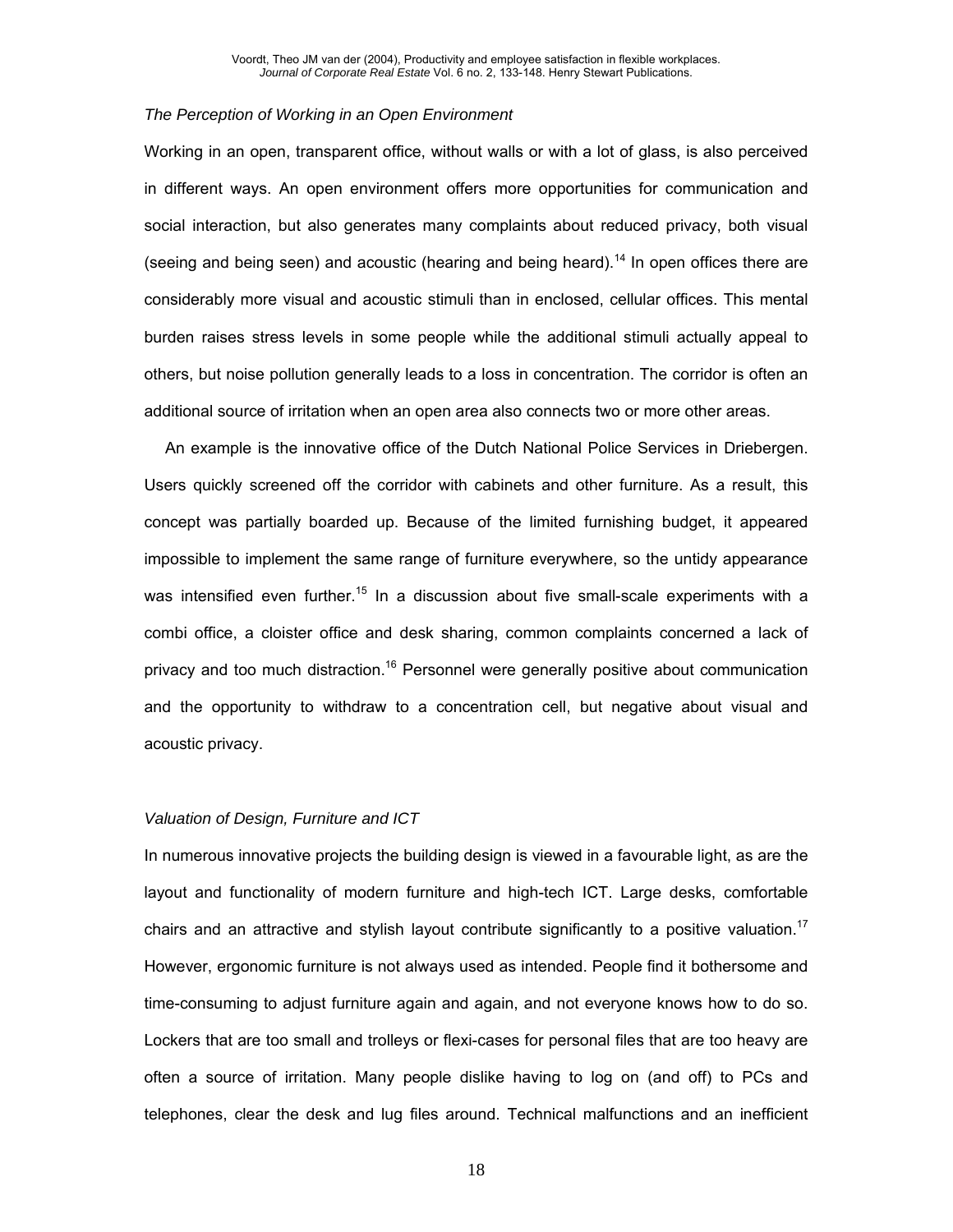helpdesk can be extremely detrimental to an office concept that is actually good. Problemfree ICT appears to be a crucial factor for flexible working. Shortly after completion in particular, there are usually grievances about a network that is not flexible enough; compatibility problems arising from the application of various types of hardware and software; dissimilar user options (a fully equipped computer is installed at a fixed desk or flexible workplace, but not in concentration cells and team areas); time-consuming log-on procedures; and technical faults. Beyond the office concept, computers themselves can have a positive or negative effect on employee satisfaction. Computers allow people to work faster and with greater ease, but computers that crash and personal inability to use new programs will cause frustration, referred to as technology-related anger (TRA). Repetitive strain injury (RSI) is another danger, causing chronic problems in the locomotor apparatus in the neck, shoulders, arms, wrists and/or fingers. According to the Dutch ergonomist Peter Voskamp, between 26 and 55 per cent of monitor users in the Netherlands suffer from RSI.<sup>18</sup> Primary causes are a static posture with respect to the upper body, repetitive movement of wrists and fingers and a high workload. More than a quarter of employees suffer from back complaints.

#### **REFLECTIONS AND CONCLUSIONS**

The data on new offices show strong similarities to the results of studies in open-plan offices during the 1970s and 1980s. Many studies have identified complaints about the lack of privacy and the fact that employees are unable personally to control climate and lighting settings. Even when objective measurements revealed that the background noise of conversations in the buildings was not unduly loud (roughly 50 dB), it did distract employees.<sup>19</sup> It appears that high-level employees in particular are more negative about open-plan offices.<sup>20</sup> This underlines the fact that complex tasks require more peace and privacy. The greater need for status in the case of management may also play a role.<sup>21</sup>

Although the statement 'a satisfied worker is a productive worker' is not by definition true (people may very well be satisfied without being very productive!), the two variables are closely linked. In a perception study recently carried out at a health-insurance company that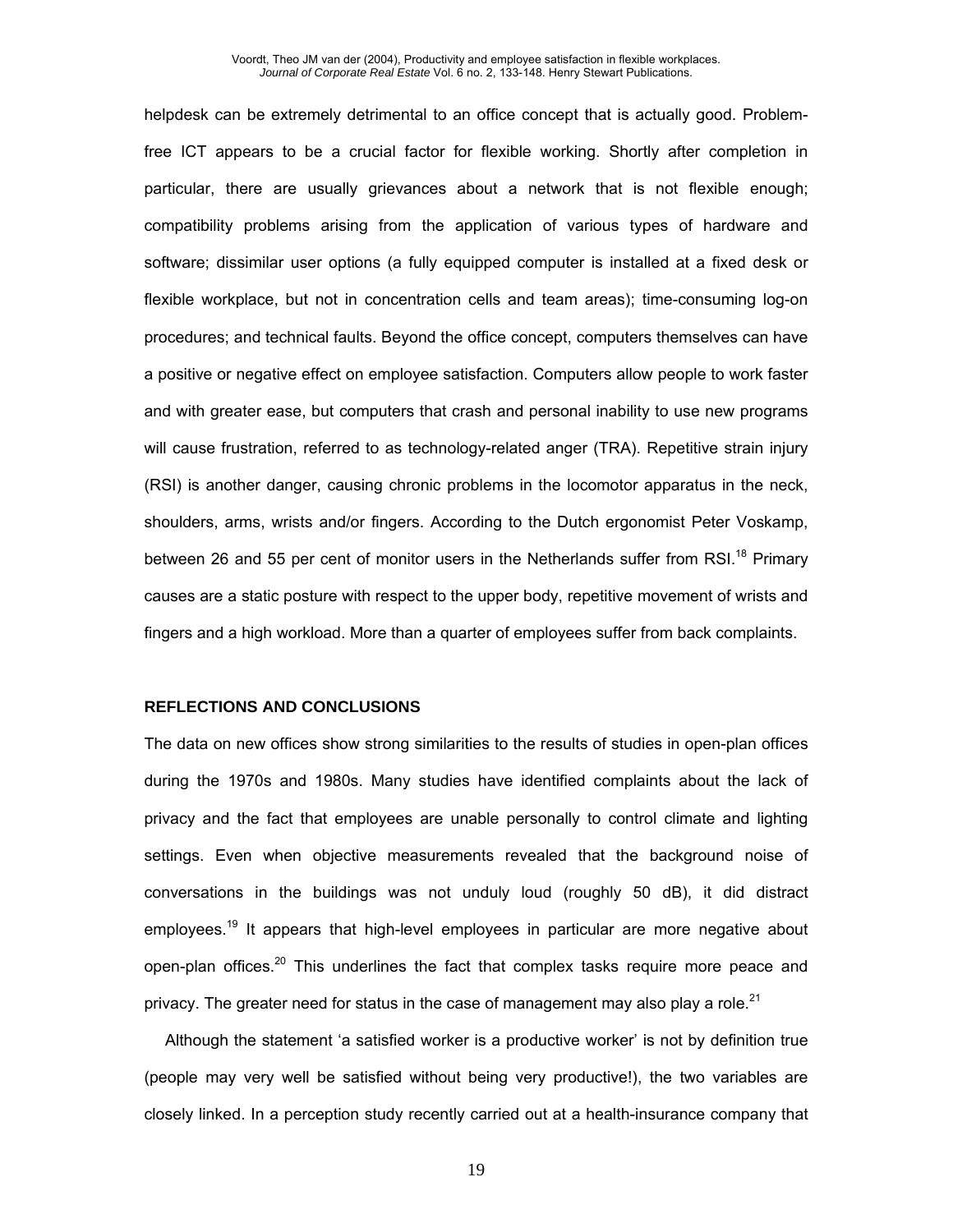used both cellular and open-plan offices, complaints about the lack of privacy during conversations corresponded significantly to perceived productivity. People who were accommodated in an open-plan office complained much more about this lack of privacy and rated their perceived productivity a full point lower (6.5 versus 7.7) than those working in cellular and group offices.<sup>22</sup> Although there were many complaints about visual privacy, too, these did not appear to correspond significantly to perceived productivity. Concentration, distance from colleagues, privacy, building-related health, workplace dimensions, image and adaptability all correlated significantly with the perceived effect of the office environment on employee productivity.

From Brill et al.'s research among 13,000 office employees in three different settings — a single office room, a double office room and an open office — the following ten most important influencing factors on productivity emerge: $^{23}$ 

- The possibility of working individually without being distracted
- Spatial conditions favourable to spontaneous interaction
- Ditto for gatherings and undisturbed group work
- Workplace comfort, ergonomics and enough space to put things
- Suitable conditions for working 'side-by-side' and having a chat from time to time
- Staff are close to colleagues, or colleagues are easy to find
- Good pause areas
- Access to technology
- High-quality lighting and daylight
- Temperature and air-quality control.

This list confirms the great importance of convenient areas where information can be communicated and where concentrated work can be carried out as well. One of the main reasons for using combi offices, with a mix of shared and activity-related workspaces, has been to overcome the disadvantages of office units (too closed, poor conditions for social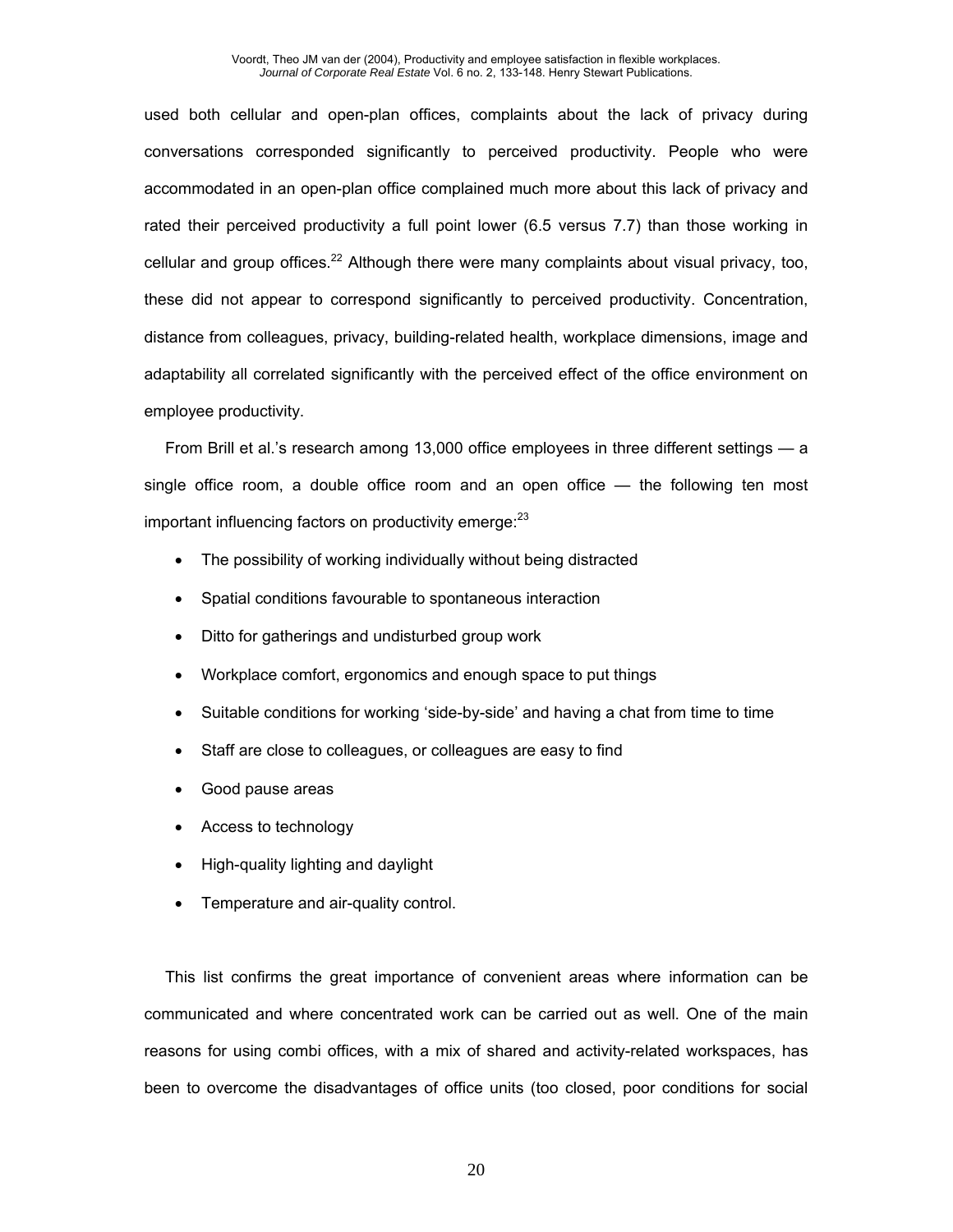interaction) and open-plan offices (too open, too many distractions). Experience to date shows that this objective is reached to a certain level; however, much attention must still be paid to reducing the number of complaints about distraction and lack of privacy. Subdivision of large open spaces into smaller, team-oriented compartments, noise-reducing measures and the allocation of concentration cells for long and confidential phone calls may help to reduce this problem.

Some of the less attractive aspects of flexible working are apparently relatively easy to counterbalance. This applies, for instance, to the loss of status arising from the absence of distinction between large, luxurious offices and simple, standard ones. A great deal of distress can be avoided by providing good fringe benefits and tertiary conditions of employment, including high-quality facilities and an attractively designed and comfortably furnished working environment. The need for personalisation of the workplace can be partly fulfilled in the case of flexible working by allowing employees to select a personal screensaver. The lack of a personal territory and personalisation opportunities can be partially offset by applying these principles to an organisational unit as a whole: that is, by giving a department its own identity by means of a colour and personal or collective attributes, thereby creating the feeling of a 'group territory'.<sup>24</sup> In that case, there is a shift from a personal to a group identity.

Our study has also shown that aims and expectations about effects of new offices are mostly more implicit than explicit. We would therefore recommend developing a consistent, complete, clearly classified and unambiguously formulated framework for *possible* objectives. This sort of framework can help those involved to set priorities and to make rational choices when discussing their own objectives. Unambiguous terminology will make it easier to compare projects, and thereby also the results of the measurements of effects. The Balanced Score Card could perhaps be put to good use here.<sup>25</sup> In view of the large differences in methods of measuring, our recommendation would be to develop a display chart for standard measuring methods. This would help organisations to make a reasoned choice, dependent on the objectives of their workplace innovation; the aim of the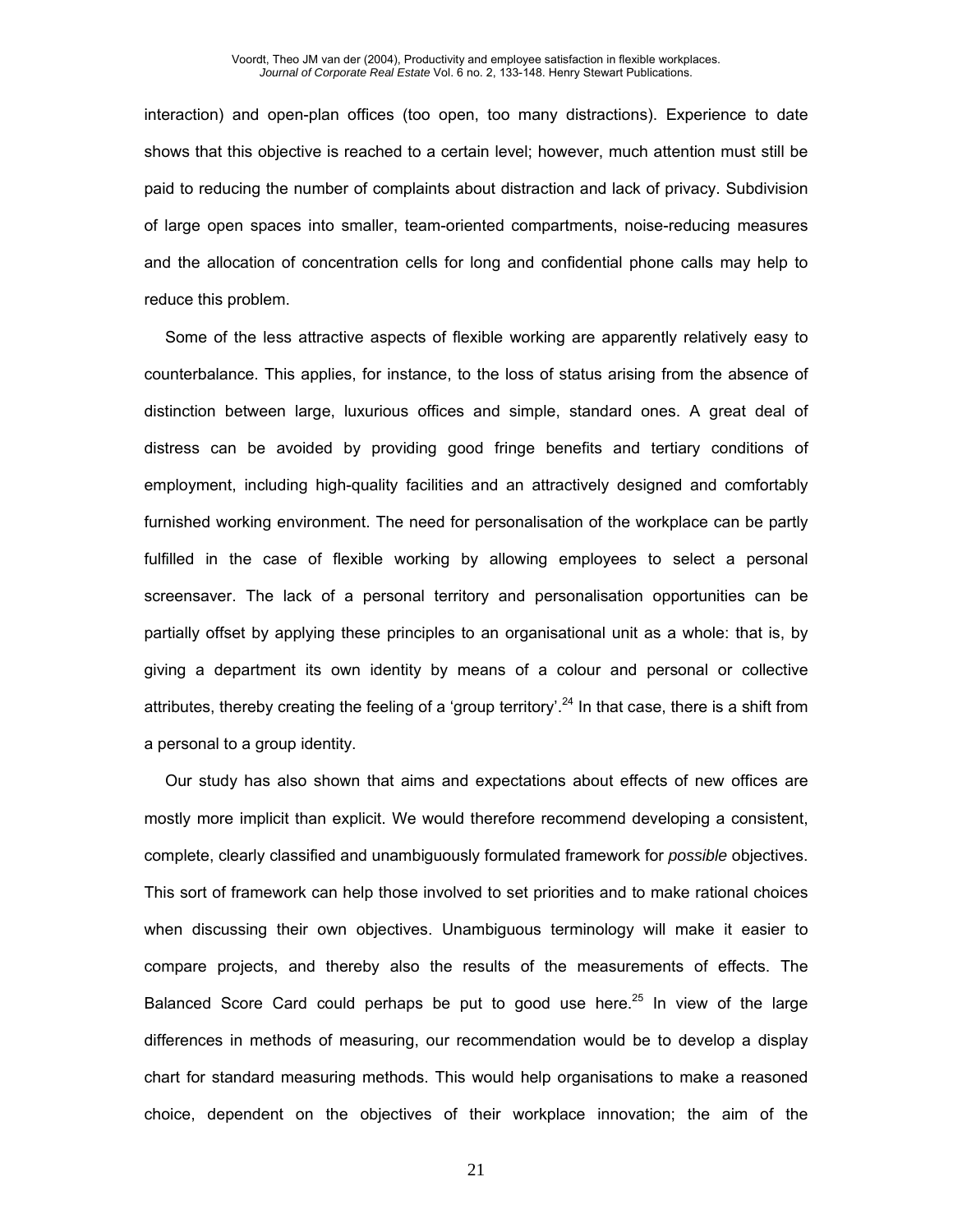measurements (a quick scan, or a well-thought-out integral evaluation, or one directed towards aspects of specific parts); the measurement period (beforehand, afterwards, over a longer period); the time available; the expertise; and the financial and personal means.

Finally, in spite of the insights acquired, many questions remain. The differences in satisfaction and productivity cannot always be satisfactorily explained. The extent to which differences in employees' perceptions can be explained by the characteristics of the people involved (sex, age, educational background), their position (place in the hierarchy, type of work) and their previous work situations (e.g. accustomed to working in an office unit or an open-plan office) is unclear. There is a need not only for more theorisation, but also for more empirical research. Because there are many variables to be considered that fall within the knowledge domain of various disciplines, our recommendation is that future evaluative research should be set up within a more interdisciplinary framework.

#### **REFERENCES**

- 1. See for instance Becker, F. and Sims, W. (2001) 'Offices that Work', International Workplace Studies Program, Cornell University, New York; Becker, F. (2002) 'Organisational Dilemmas and Workplace Solutions', *Journal of Corporate Real Estate*, Vol. 4, No. 2, pp. 129–149; Duffy, F., with Powell, K. (1996) 'The New Office', Conran Octopus, London; Veldhoen, E. (1998) 'Kantoren bestaan niet meer' [Offices are no more], Uitgeverij 010, Rotterdam; Worthington, J. and University of York Institute of Advanced Architectural Studies (1997) 'Reinventing the Workplace', Butterworth-Heinemann, Oxford and Boston.
- 2. Clements-Croome, D. (ed.) (2000) 'Creating the Productive Workplace', E & FN Spon, New York.
- 3. Van der Voordt, T. J. M. (2003) 'Costs and Benefits of Innovative Workplace Design', Centre for People and Buildings, Delft; van der Voordt, T. J. M. (2003) 'Costs and Benefits of Flexible Workspaces', Proceedings of IFMA Conference/Research Symposium, Rotterdam, 14–17 May.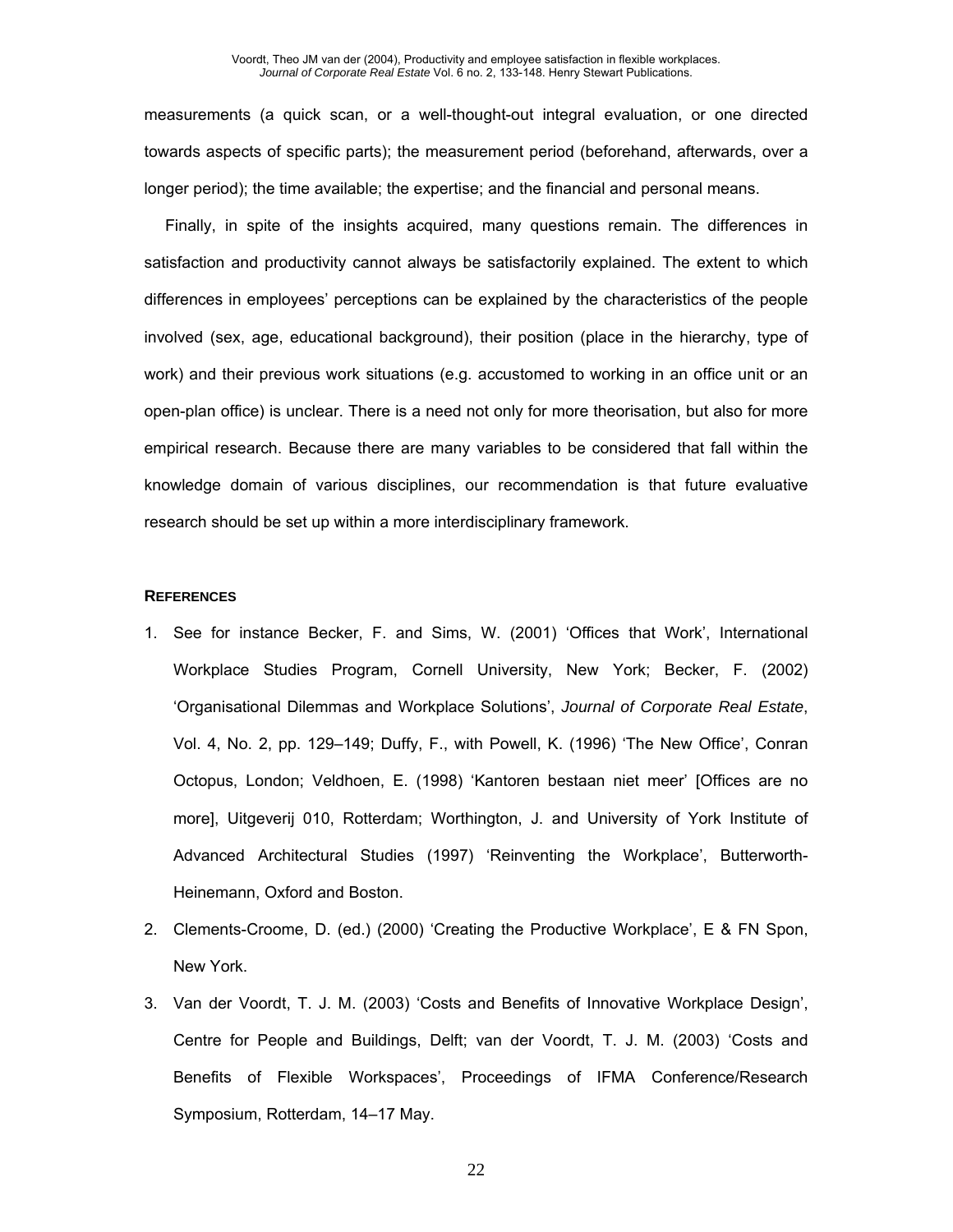- 4. Brinkerhoff, R. O. and Dressler, D. E. (1990) 'Productivity Measurement: A Guide for Managers and Evaluators', Sage Publications, New York; Aronoff, S. and Kaplan, A. (1995) 'Total Workplace Performance: Rethinking the Office Environment', WDL Publications, Ottawa.
- 5. Frankema, E. H. P. (2003) 'Kantoorinnovatie in economisch perspectief' [Office innovation from an economic perspective], Centre for People and Buildings, Delft.
- 6. Vos, P. G. J. C. (1997–1999), 'Werkt het beter in het Dynamisch kantoor Haarlem?' [Do things go better in the Dynamic Office, Haarlem?]: baseline measurement; first and second follow-up measurements; final evaluation, Department of Real Estate and Housing, Faculty of Architecture, Delft University of Technology.
- 7. Selser, M. and van der Heijden, C. (2002) 'Flexibilisering eist managen van verwachtingen' [Flexibilisation calls for expectation management], *Facility Management Magazine*, Vol. 15, No. 103, pp. 23–27.
- 8. Van den Brink, A. (2000) 'Flexido: De effecten in kaart' [The effects in perspective], Department of Real Estate and Housing, Faculty of Architecture, Delft University of Technology, and ABN AMRO, Amsterdam.
- 9. Vos, P. G. J. C. and van der Voordt, T. J. M. (2001) 'Tomorrow's Offices through Today's Eyes: Effects of Office Innovation in the Working Environment'*, Journal of Corporate Real Estate*, Vol. 4, No. 1, pp. 48–65; Levine, D. I. (1995) 'Reinventing the Workplace: How Business and Employees can Both Win', The Brookings Institution, Washington, DC; Wonokromo, E. (2003) 'Van weerstand naar draagvlak in het implementatieproces van een non-territoriale omgeving' [From resistance to acceptance in the process of implementing a non-territorial environment], thesis, Faculty of Architecture, Delft University of Technology.
- 10. Eveleens, W. (2001) 'Veranderen van werkstijl: 1. Visie, 2. Aanpak' [Changing the work style: 1. Vision, 2. Line of approach], *Facility Management Magazine*, Vol. 14, 90, 53–56 and 91, 37–43; van Wagenberg, A. F. (2002) 'Innovation in Office Facilities in the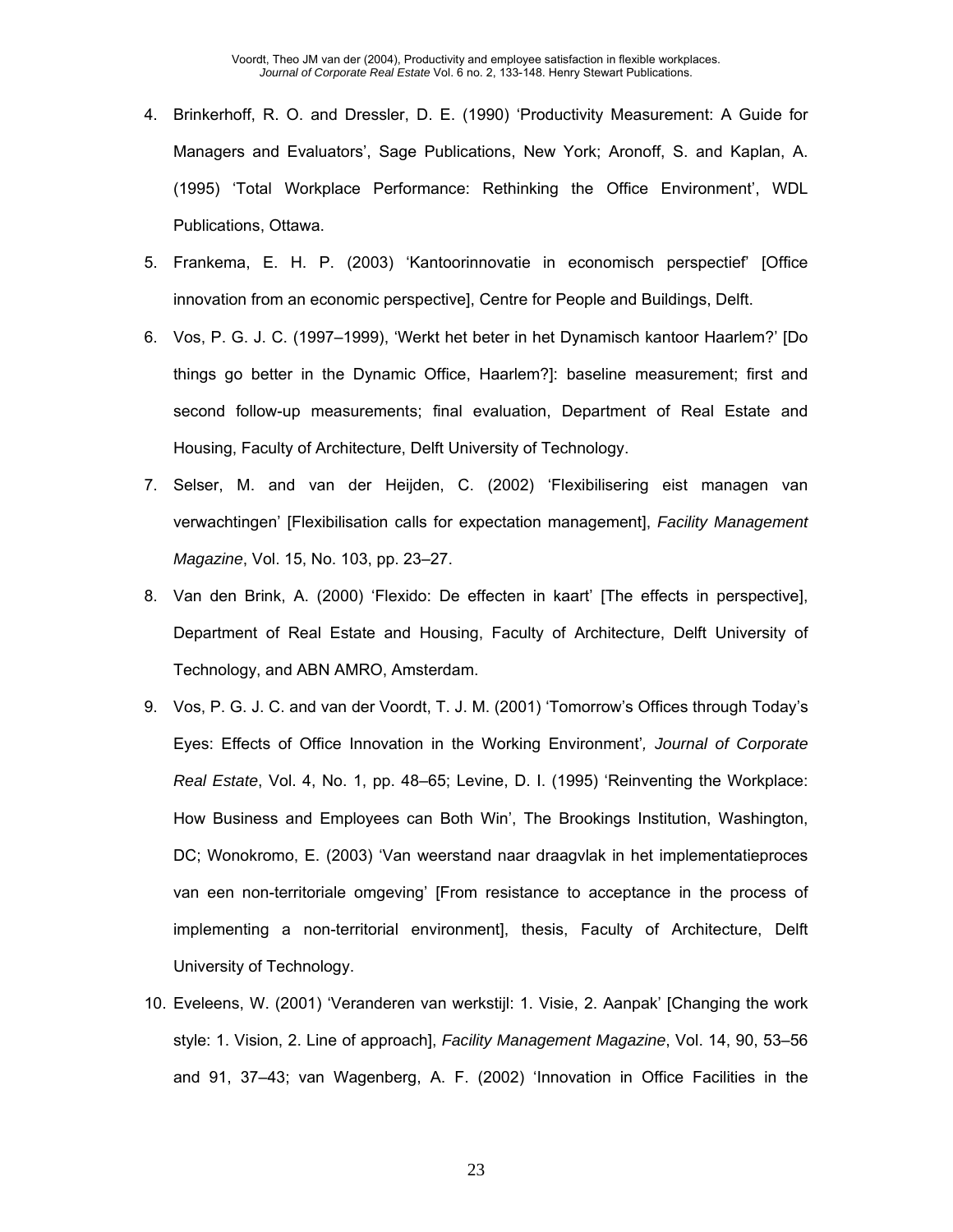Netherlands', paper presented at The European Facility Management Conference, Madrid, 10–12 April.

- 11. Siemelink, K. (1997) 'Opgestaan, plaats vergaan? Statussymbolen in het kantoor van de toekomst' [Lost your place? Status symbols in the office of the future], thesis, Vrije Universiteit Amsterdam.
- 12. Willems, J. (2000) 'Concentratieplek of isoleercel?' [Space to think or isolation cell?], a study of the resistance to innovative office environments, thesis, Department of Technology Management, TU Eindhoven.
- 13. De Jonge, J. and Rutte, C. G. (1999) 'Een quasi-experimenteel veldonderzoek naar de psychologische effecten van een flexibel kantoorconcept' [Quasi-experimental field survey of the psychological effects of a flexible office concept], *Gedrag en Organisatie*, Vol. 12, No. 6.
- 14. Brennan, A., Chugh, J. S. and Kline, T. (2002) 'Traditional versus Open Office Design', *Environment and Behavior*, Vol. 34, No. 3, pp. 279–299; van der Voordt, T. J. M., and Beunder, M. (2001) 'De rode draad: Lessen uit innovatieve kantoorprojecten bij ABN AMRO bank BV' [Lessons from innovative office projects at ABN AMRO Bank], working document, ABN AMRO and the Department of Real Estate and Housing, Faculty of Architecture, Delft University of Technology; de Heer, J. (2003) 'Waardering van privacy, territorium, status en identiteit in innovatieve kantoren' [The value of privacy, territory, status and identity in innovative offices], thesis, Faculty of Architecture, Delft University of Technology.
- 15. Guiza, B. and van der Voordt, Theo J. M. (2003) 'Korps Landelijke Politiediensten: A Case Study', Centre for People and Buildings, Delft.
- 16. Van Wagenberg, A. F. (1996), 'Redesign and Evaluation of Experimental Dutch Office Layouts', Conference Proceedings, World Workplace 1996, Salt Lake City, pp. 715–725.
- 17. Van der Voordt, T. J. M. and Beunder, M. (2001), ref. 14 above.
- 18. Voskamp, P. (2002) 'Gezond op kantoor' [Healthy at the office], Symposium 'Moeten of Ontmoeten' [Must or Meet], Rotterdam, 17 April.